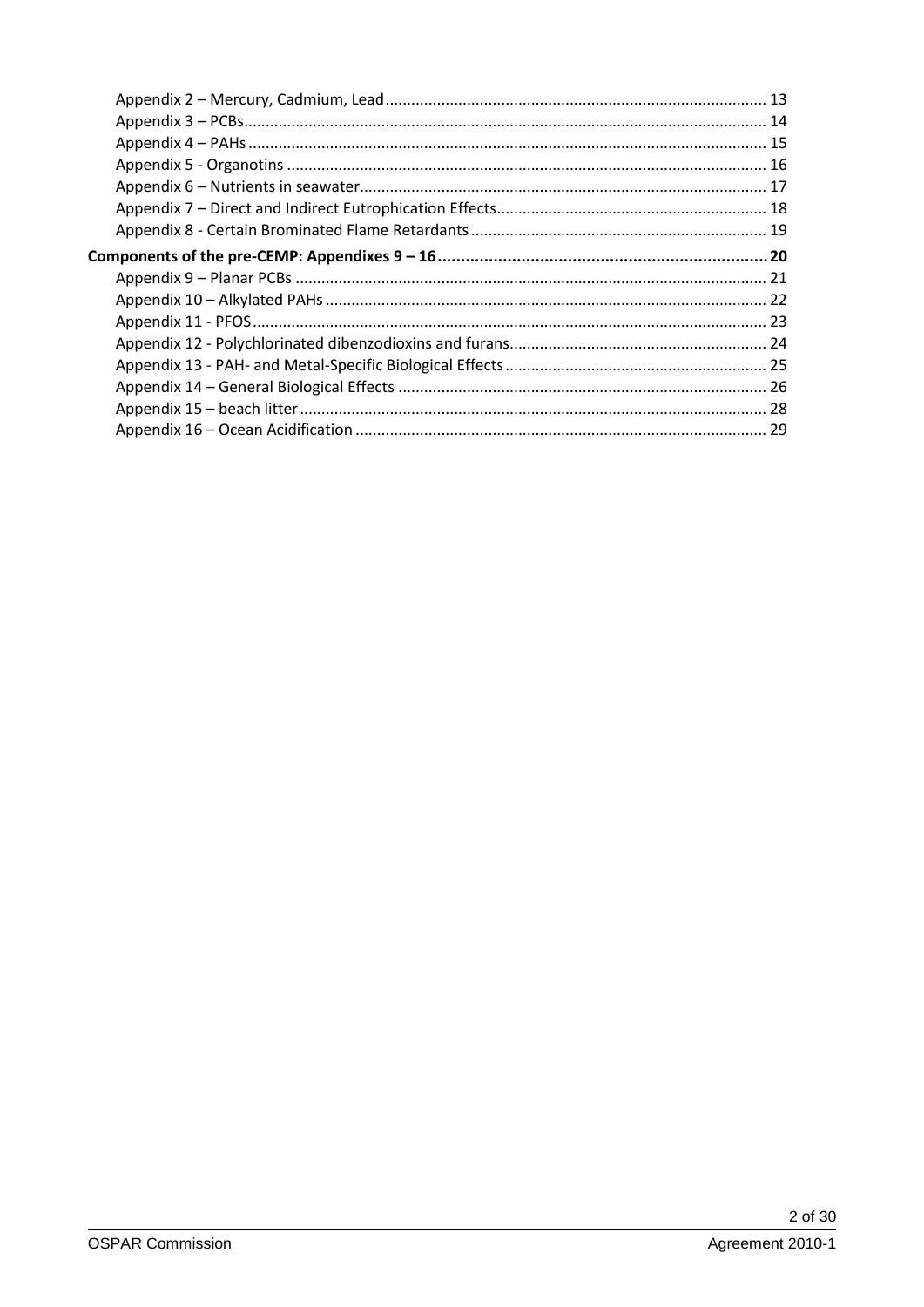# <span id="page-2-0"></span>OSPAR Coordinated Environmental Monitoring Programme (CEMP)

(Reference number: 2010-1)

#### <span id="page-2-1"></span>1. Introduction

1. The Coordinated Environmental Monitoring Programme (CEMP) is that part of the monitoring within the JAMP where the national contributions overlap and are co-ordinated. The aim of the CEMP is to deliver comparable data from across the OSPAR maritime area, which can be used in assessments to address the specific questions raised in the JAMP.

- 2. Three requirements are essential for the realisation of the CEMP. These are:
	- guidelines;
	- quality assurance tools;
	- assessment tools.

3. For the implementation and development of the CEMP, the following steps on coordination are necessary:

- development of a strategy/working scheme on how an issue should be tackled in practice;
- development of common guidelines, where needed;
- development of common quality assurance tools, where needed;
- development of common assessment tools, where needed;
- planning of activities in space and time;
- submission and management of data in a common database;
- identification of gaps in coverage that need to be filled;
- joint assessment, that is in the appropriate OSPAR working group.

#### <span id="page-2-2"></span>2 Components of the CEMP

4. The criteria for considering whether a substance should be included in the CEMP are set out in the decision tree at Appendix 1 Part B.

5. For the purpose of monitoring components under this Agreement a distinction is made between:

#### <span id="page-2-3"></span>**a. Components of the CEMP:**

These are those components for which all requirements for realisation of monitoring under the CEMP are in place (i.e. guidelines, quality assurance and assessment tools). Monitoring of the components of the CEMP is mandatory unless a Contracting Party can provide justification for "opting out". Opting out should always be approved by the OSPAR subsidiary body responsible for assessment and monitoring. Guidance on possible reasons for opting out is at Appendix 1 Part A.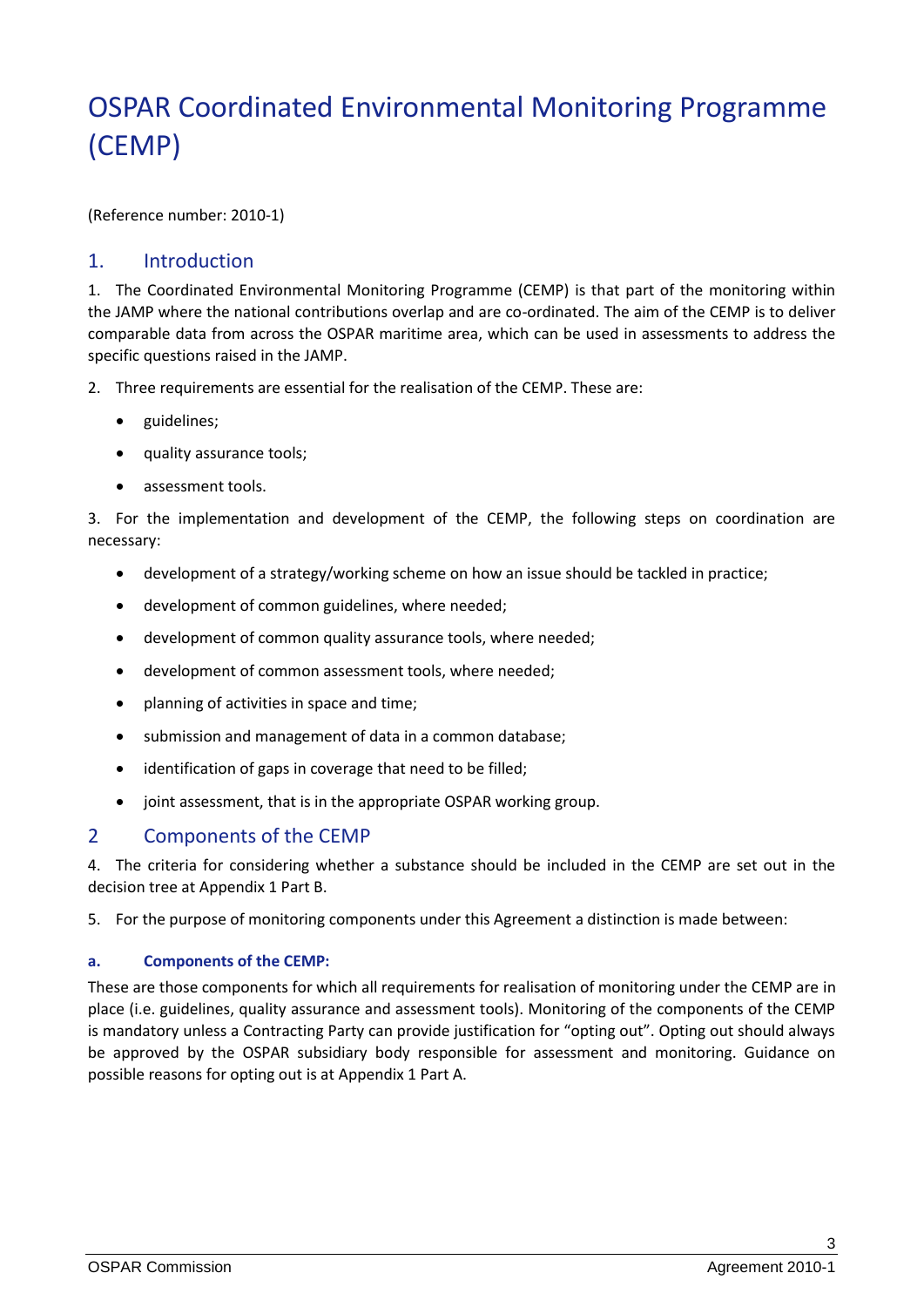#### <span id="page-3-0"></span>**b. Components of the pre-CEMP:**

These are components which it has been agreed to be included as components of the CEMP but for which guidelines, quality assurance tools and/or assessment tools are currently lacking. Monitoring of the components of the pre-CEMP is voluntary on a temporary basis, pending the development of those requirements. At the point that a meeting of  $[HASEC^2]$  recognises that all three of these requirements for coordinated monitoring are in place, the status will become mandatory. Contracting Parties undertake to support the development of the necessary tools as the basis for co-ordinated monitoring. The inclusion of elements in the pre-CEMP with a voluntary status is therefore intended:

- <span id="page-3-1"></span>(i) to stimulate the development of the tools needed for co-ordinated monitoring;
- (ii) to provide an early warning to Contracting Parties to prepare for mandatory monitoring;
- (iii) to signal OSPAR's intention to commence co-ordinated monitoring.

6. Monitoring of components of the CEMP or pre-CEMP can be qualified and made subject to clearly defined and agreed conditions. The purpose is to provide the necessary flexibility to answer specific needs and purposes for co-ordinated monitoring of those components under the JAMP.  $[HASEC]^2$  $[HASEC]^2$  $[HASEC]^2$  will review whether the conditions are met for the component concerned and, on this basis, decide whether monitoring of the component should continue under the CEMP.

- 7. The following components of the CEMP are to be measured on a mandatory basis:
	- a. the heavy metals cadmium, mercury and lead in biota and sediment (Appendix 2);
	- b. the CB congeners CB 28, CB 52, CB 101, CB 118, CB 138, CB 153, and CB 180 in biota and sediment (Appendix 3);
	- c. the PAHs anthracene, benz[a]anthracene, benzo[ghi]perylene, benzo[a]pyrene, chrysene, fluoranthene, ideno[1,2,3-cd]pyrene, pyrene and phenanthrene in biota and sediment (Appendix 4);
	- d. TBT-specific biological effects and TBT in sediment or biota (Appendix 5)**.** Monitoring of TBT concentrations in the marine environment in either sediments or biota should be carried out in parallel with monitoring of TBT-specific biological effects;
	- e. nutrients in seawater as a requirement of the Eutrophication Monitoring Programme (Appendix 6);
	- f. direct and indirect eutrophication effects as a requirement of the Eutrophication Monitoring Programme (Appendix 7).
	- g. the brominated flame retardants HBCD and PBDEs 28, 47, 66, 85, 99, 100, 153, 154 and 183 in biota and sediment, and BDE 209 in sediment (Appendix 8);

8. The following components are currently part of the pre-CEMP and are to be measured on a voluntary basis:

- a. the planar CB congeners CB 77, 126 and 169 in biota and sediment (Appendix 9). Monitoring of those congeners in sediment should be undertaken only if levels of marker PCBs as referred to under Appendix 3 are e.g. 100 times higher than the Background Assessment Concentration (Appendix 9);
- b. the alkylated PAHs C1-, C2-, and C3-naphthalenes, C1-, C2- and C3-phenanthrenes, and C1-, C2- and C3-dibenzothiophenes and the parent compound dibenzothiophene in biota and sediment (Appendix 10);

1

<sup>[</sup> <sup>2</sup> Where Ocean Acidification is concerned, CoG will be involved].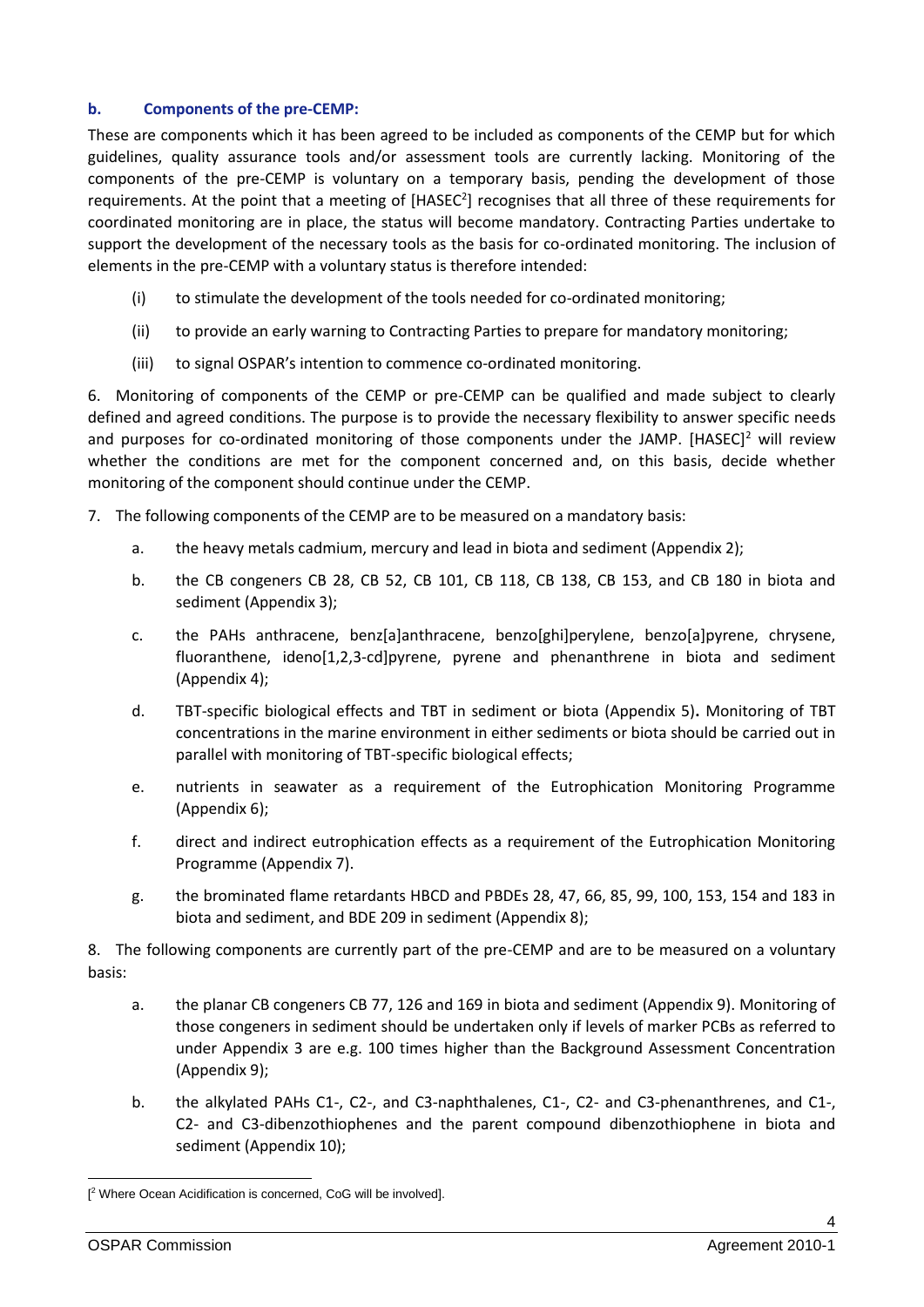- c. PFOS in sediment, biota and water (Appendix 11);
- d. Polychlorinated dibenzodioxins and furans in biota and sediment (Appendix 12). Monitoring of those congeners should be undertaken only if levels of marker CBs as referred to under Appendix 3 are e.g. 100 times higher than the Background Assessment Concentration or, when it is known, as an area with high concentrations of polychlorinated dibenzodioxins and – furans (hot spots);
- e. PAH- and metal-specific biological effects (Appendix 13);
- f. general biological effects (Appendix 14);
- [g. beach litter (Appendix 15) this appendix is under the control of EIHA and EIHA fulfills the role attributed to HASEC in CEMP as regards management of this appendix;
- h. Ocean Acidification (Appendix 16)].
- 9. Where the Eutrophication Monitoring Programme is in operation, it forms part of the CEMP.

## <span id="page-4-0"></span>3. Temporal and Spatial Monitoring

#### <span id="page-4-1"></span>**3.1 General**

10. The CEMP is intended to generate data for temporal trends and spatial distribution.

11. An assessment may lead to conclusions and recommendations which result in the development of a temporal trend programme from a spatial survey or vice versa. For example:

- a. if an area of concern is identified in a spatial programme, a temporal trend programme may be implemented at a limited number of representative sites;
- b. if a temporal trend changes unexpectedly, a spatial programme may be used to identify contaminant sources or the extent of the problem.
- 12. Temporal and spatial monitoring are complementary and their relationship is illustrated in Figure 1.



Time

Figure 1: Diagram of the complementary relationship between temporal trend and spatial monitoring programmes.

13. Regional differences in the general level of scientific information on the maritime area, in inputs and in national monitoring programmes require that the temporal and spatial programmes may be region-specific.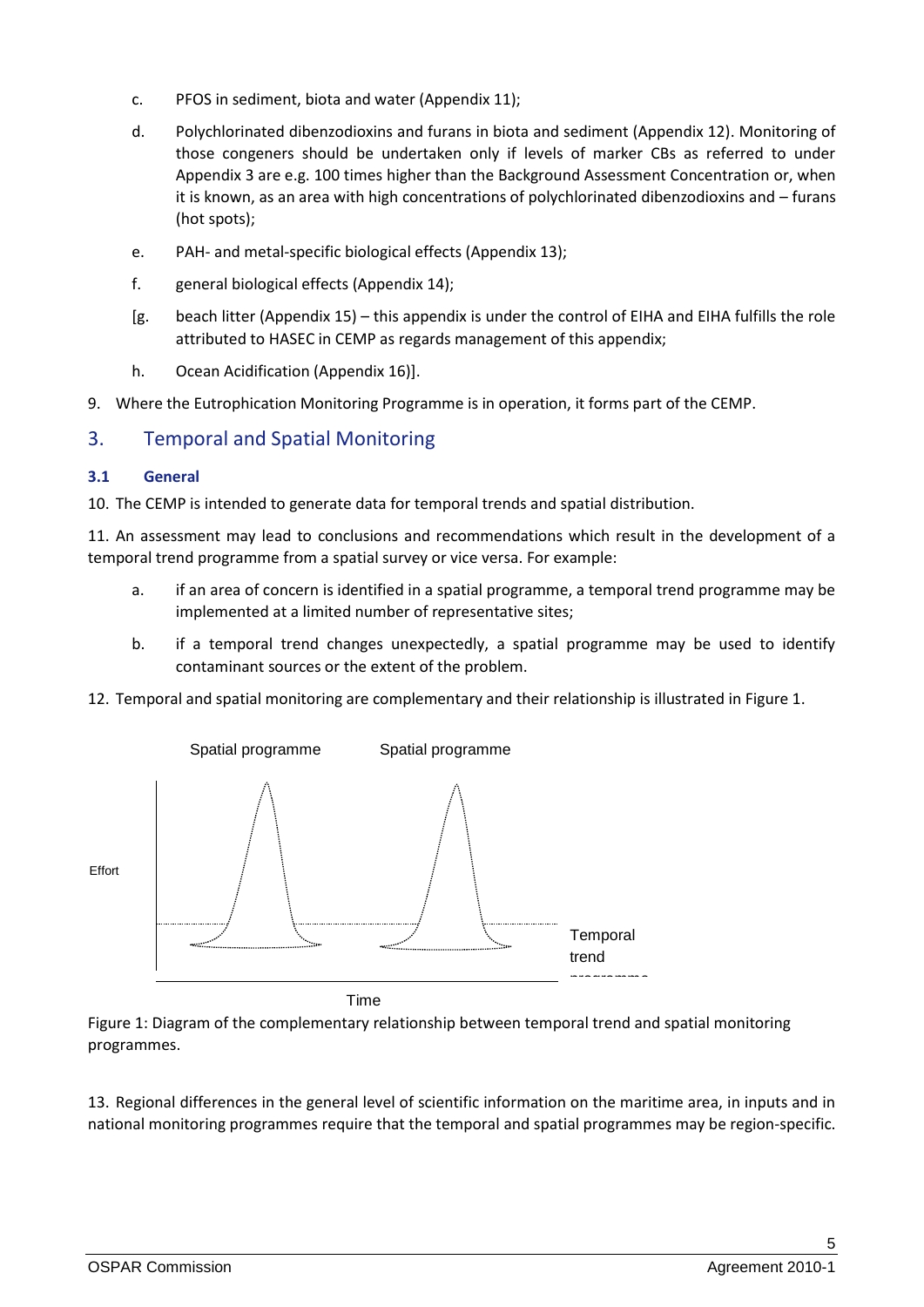#### <span id="page-5-0"></span>**3.2 Temporal trend programmes**

14. Temporal trend programmes are continuous programmes to detect long-term trends in concentrations or effects of substances in the maritime area. The data should be assessed approximately every 5 years, although the frequency will depend on the contaminant and the matrix. Such programmes are open for revision after every assessment. On the basis of the results of an assessment, the decision can be to continue, to discontinue or to change the programme in terms of the parameters measured, the frequency of measurements or the sampling locations. However, some long-term series may be continued regardless of the results of the assessment if, for example, they have value as a reference time-series. The programmes should consist of both chemical and biological effect measurements selected on the basis of the results of earlier spatial integrated chemical-biological effects programmes. Such programmes should be co-ordinated with input monitoring programmes to enable the link to be made to changes in anthropogenic activity and the assessment of the efficacy of measures taken.

#### <span id="page-5-1"></span>**3.3 Spatial programmes**

15. Spatial programmes provide information on the concentrations and/or effects of substances in the maritime area. These should be undertaken in accordance with agreements by the Commission and a common schedule of activities - in simple terms, the planning, implementation and reporting.

16. The planning stage should:

- resolve issues such as the availability of guidelines;
- address the need for quality assurance;
- develop the precise objectives (e.g. the statistical) of the programme;
- co-ordinate the sampling requirements in terms of site selection area coverage and frequency, and;
- decide on the allocation of responsibilities and a detailed schedule of activities.

17. Co-ordination could be achieved through a number of mechanisms such as planning workshops, the appointment of a project co-ordinator or lead country.

18. Implementation will be the action required of Contracting Parties and is the data generation phase of the work. It is achieved through national programmes, national programmes co-ordinated on a regional or Convention-wide basis and programmes carried out by a specialist lab on behalf of the Commissions and paid for by Contracting Parties concerned (one-off surveys).

19. At the end of the data-collection stage, there should be an assessment and reporting phase. The achievement of the statistical goals should be evaluated, and the need for further data-collection to fulfil the goals should be determined.

#### <span id="page-5-2"></span>4. Programme coordination and development

#### <span id="page-5-3"></span>**4.1 Actions required to update the CEMP**

#### **4.1.1 Secretariat**

20. For each meeting of the relevant OSPAR working group, the OSPAR Secretariat should update the Appendices to the CEMP. Such a document serves three important purposes:

- a. to identify the extent of the existing coordinated monitoring programme and the gaps in coverage in that programme (that is, the CEMP as implemented);
- b. to identify those issues for which it should be possible to design and initiate monitoring activities (if that was felt to be necessary) (i.e. the parts of the CEMP due for implementation);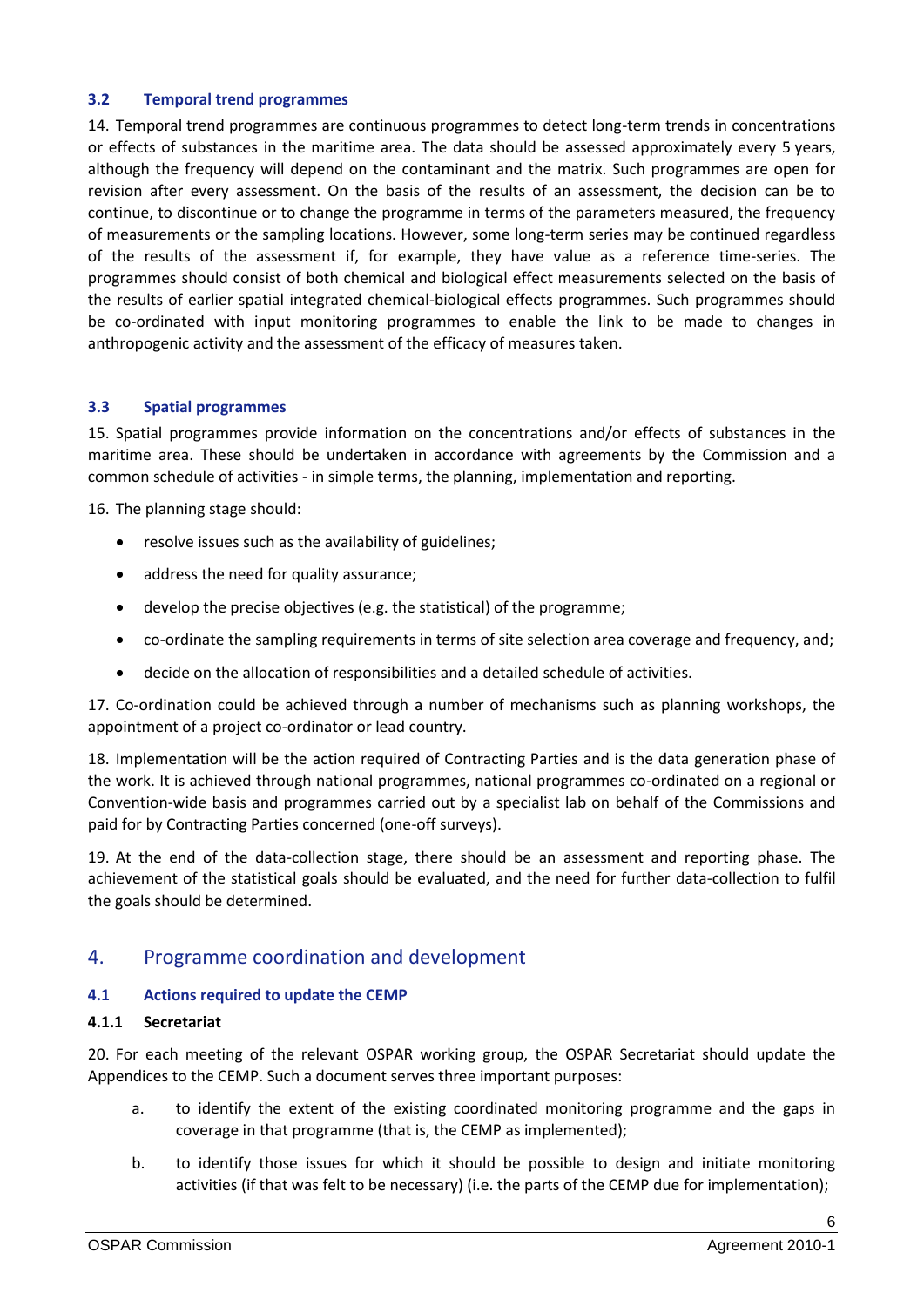c. to identify those aspects of the CEMP for which development work on monitoring guidelines, quality control procedures or assessment tools is still required (i.e. the parts of the CEMP awaiting implementation pending finalisation of tools).

21. This regularly updated document would provide a clearer agenda for the relevant OSPAR working groups. In addition, the completion of tasks, development of monitoring or assessment tools etc. would provide a clear sense of purpose, progress and achievement.

#### **4.1.2 Subsidiary Bodies**

22. The OSPAR subsidiary body responsible for concentrations and effects in the marine environment should periodically consider the implementation of the CEMP, for those aspects of the JAMP where monitoring guidelines, quality control procedures and assessment tools are in place. This consideration should track the progress of these programmes, e.g. collating data, producing assessment reports and initiating new programmes as and when opportunities arise.

23. Contracting Parties should report to the Secretariat, on an annual basis, details of their monitoring activities under JAMP and the data reported to ICES. The information provided by Contracting Parties will be used by the Secretariat to update, prior to each meeting of the relevant OSPAR subsidiary body, an overview of national monitoring programmes. This overview will be used by the relevant working group in its regular examination and update of the CEMP. The agreed arrangements set out, *inter alia*, the timing and format for submission of information to the Secretariat, and the timing of the update of the overview of national monitoring programmes.

[24.Where HSC, in the light of an overall assessment of a monitoring strategy for an OSPAR priority chemical, including costs and effectiveness, concludes that its inclusion in the CEMP should be considered, ASMO should organize a review of the case for inclusion, using the decision tree at Appendix 1 Part B, in order to reach conclusions on the need for coordinated convention-wide monitoring.]

25. Where [HASEC] concludes that the need for coordinated convention-wide monitoring of a component of the CEMP should be reviewed, [HASEC] should ask [appropriate] Working Group to prepare evidencebased advice on the added value of continued monitoring to the interpretation of trends and, as appropriate, to identify options for reducing monitoring efforts where this was not the case. In their decision whether to exclude a component from the CEMP, [HASEC] should be guided by the justification requirements for opting out in Appendix 1 Part A.

#### **4.1.3 Contracting Parties**

26. The current content of the National Monitoring Programmes of individual Contracting Parties would be a factor in up-dating the CEMP. However, should the National Monitoring Programme of any individual Contracting Party not provide coverage of the particular aspect of the JAMP for which a monitoring programme under CEMP is proposed, this should not be viewed as an insurmountable barrier to progress for the implementation of that part of the CEMP. Rather, the emphasis should be on that Contracting Party either adopting the tools available or providing good reasons why they should "opt out" of that part of the CEMP. The justification provided by a Contracting Party for opting out of part of the CEMP should always be considered by [HASEC]. Guidance on possible valid reasons for opting out is set out in Appendix 1 Part A.

#### <span id="page-6-0"></span>**4.2 Data storage, handling and scientific assessments**

27. Assessments based on monitoring data depend critically on practical mechanisms for handling data from different aspects of the JAMP e.g. from integrated biological and chemical programmes and the quality assurance of the data provided. It is therefore important that the number of data storage and handling centres is kept to a minimum. Currently the data centre for handling environmental monitoring data is at ICES, who provide scientific support and processing of data. Independent scientific advice, statistical processing to enable comparisons between data sets, mapping etc. are also provided by ICES. It is important that the role of ICES in this process is developed and strengthened.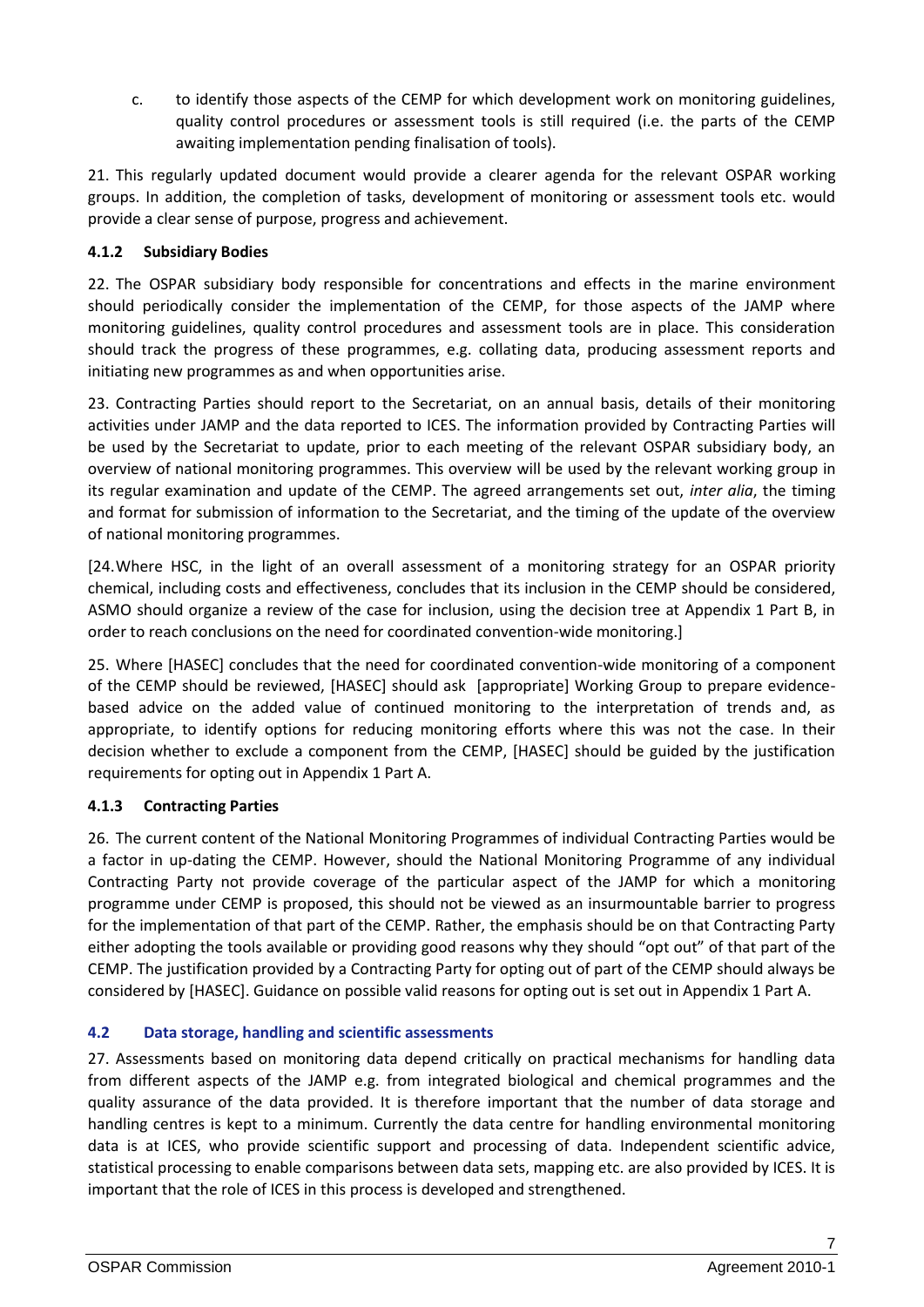28. It is also crucial to link the observed changes in spatial distribution and temporal trends in substances, or their effects, to inputs into the maritime area, and this may require comparison of data in the ICES data bank with data from other data centres.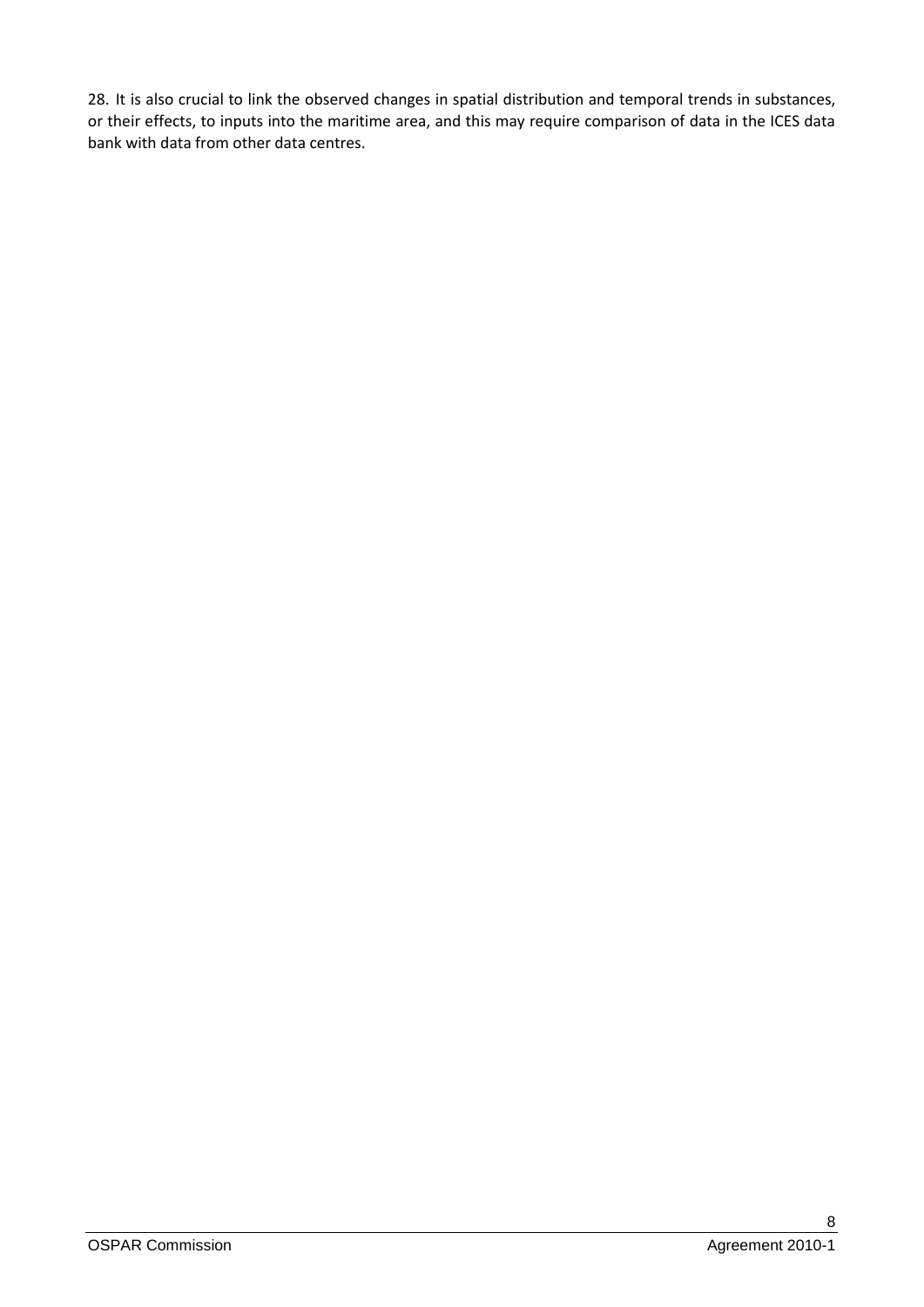<span id="page-8-0"></span>OSPAR 2015 agreed text for this section: See OSPAR 15/20/1, Annex 12:

ANNEX 1 PART A: Guidance to Contracting Parties wishing to present a case for opting out of elements of the Coordinated Environmental Monitoring (and Assessment) Programme (CEMAP). This text will be added to the Programme when the review procedure has been completed.

## Appendix 1 Part A: Guidance to Contracting Parties wishing to present a case for opting out of part(s) of the Coordinated Environmental Monitoring Programme (CEMP)

#### <span id="page-8-1"></span>**General**

- 1. In applying this guidance, Contracting Parties should take into account:
	- a. the OSPAR Recommendation [2010/1] on the Strategy for the Joint Assessment and Monitoring Programme, which states that "The Joint Assessment and Monitoring Programme should be implemented. Such implementation implies the commitment by each Contracting Party of an appropriate level of resources in order to achieve the common purposes";
	- b. the following statements agreed by OSPAR 1998 with regard to the implementation of the CEMP:
		- i. all components of the JAMP matrix should be considered mandatory, with the exception of any components covered specifically by other strategies or programmes adopted at Commission level;
		- ii. in principle, Contracting Parties should only be able to "opt out" of individual components of the JAMP if they are able to justify that these are not of relevance to them.

2. As the first step in formally implementing the CEMP, Contracting Parties reported to SIME 2000 their intentions on implementing all elements of the CEMP. Contracting Parties should subsequently present to [HASEC] the necessary justification for any partial implementation of the CEMP. The case prepared by Contracting Parties should take into account the following guidance:

#### <span id="page-8-2"></span>**Justifications**

3. Two reasons have been identified for which justification can be considered within OSPAR for opting out of elements of the CEMP:

#### **I. The problem in question has not occurred and is unlikely to occur in all, or a specified part, of the maritime area where the Contracting Party has responsibility**

4. Contracting Parties should provide sufficient evidence to justify a conclusion that a problem does not occur.

- 5. Such evidence should show that:
	- a. The significant anthropogenic inputs<sup>3</sup> to the marine environment have occurred or are likely to occur;

<span id="page-8-3"></span>or

All pathways.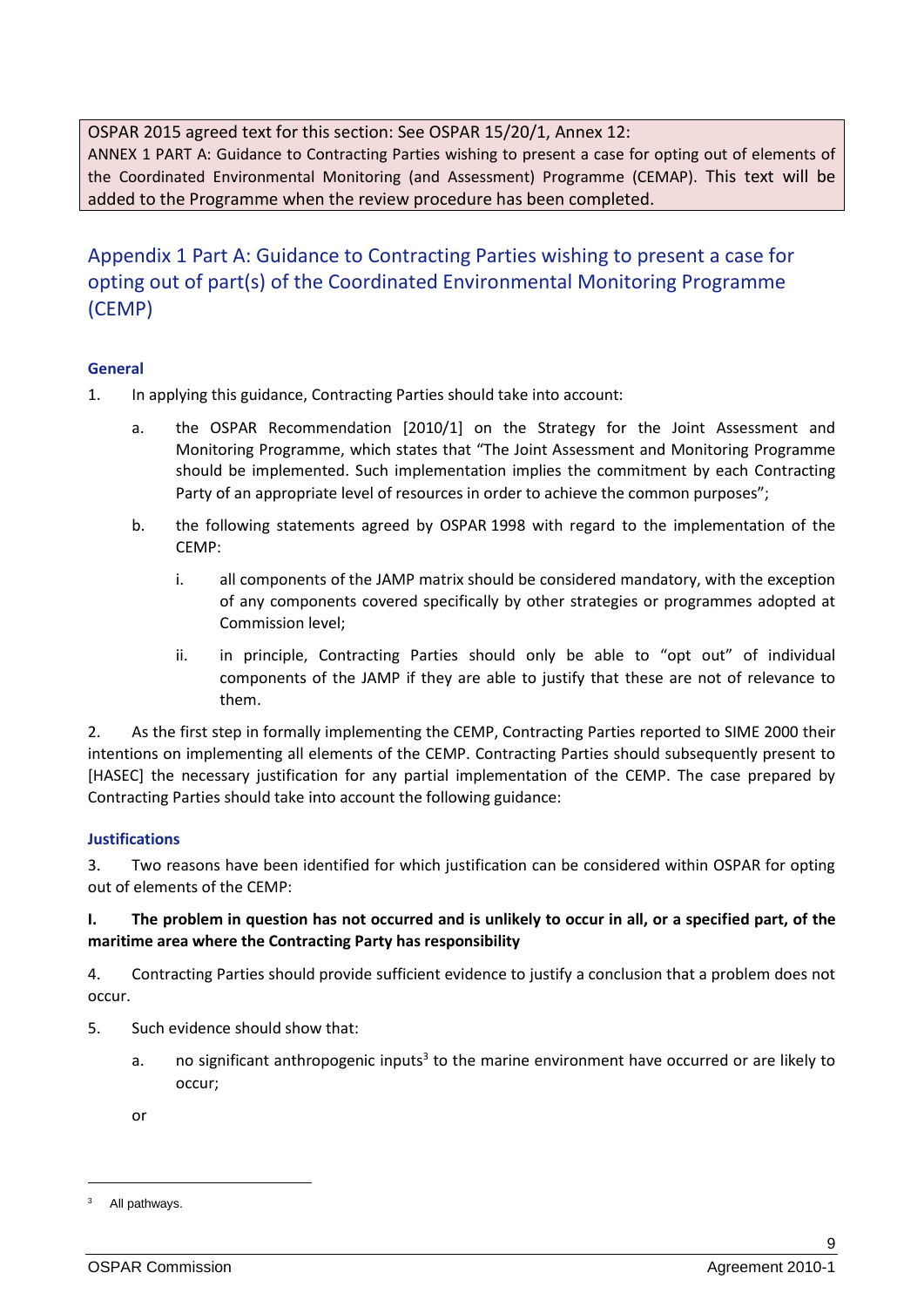<span id="page-9-1"></span>b. concentrations in the marine environment are near background values for naturally occurring substances and close to zero $4$  for man-made substances.

6. Where Contracting Parties are monitoring biological effects, the effect should be shown either not to occur, or only to occur at a level which is not a cause for concern.

7. In all cases, safeguards should be in place to ensure that the situation will not deteriorate.

#### **II. The problem in question occurred in the past but is now no longer a problem in all, or a specified part, of the maritime area where the Contracting Party has responsibility**

8. Contracting Parties should provide sufficient evidence to demonstrate that a problem that did occur in the past has not been a problem for a period of the order of 5 years.

- 9. Such evidence should show that:
	- a. concentrations in the marine environment are below levels that cause concern, i.e. are near background values for naturally occurring substances and close to zero<sup>[4](#page-9-1)</sup> for manmade substances;

b. data on input[s3](#page-8-3) to the marine environment indicate that the problem will not reoccur in future;

c. safeguards are in place to ensure that the situation will not deteriorate.

#### <span id="page-9-0"></span>**Review**

10. For every situation where a Contracting Party has opted out of implementing part of the CEMP, the Contracting Party in question should review the situation:

- a. at least every five years; or
- b. if/when information becomes available to suggest that the Contracting Party should re-enter the CEMP.
- 11. The outcome of this review should be reported to [HASEC].

This point has to be defined, but as a starting point the definition in the Water Framework Directive could be applied, i.e. "concentrations close to zero and at least below the limits of detection of the most advanced analytical techniques in general use".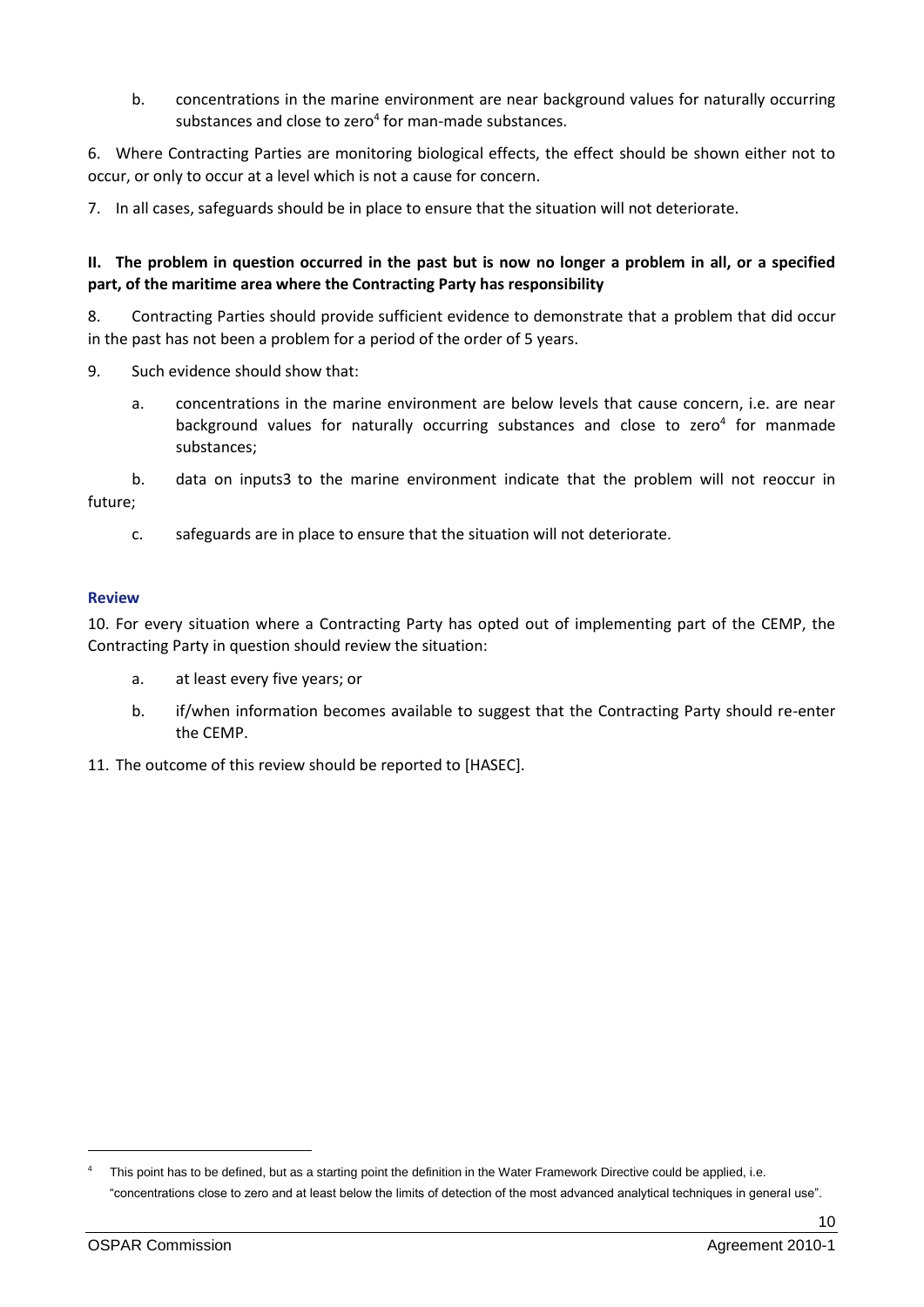# <span id="page-10-0"></span>Appendix 1 Part B: Decision tree for considering whether a substance should be included in the CEMP

- 1. A substance should be included in the CEMP if the following requirements are cumulatively met:
	- a. it is a substance included in the OSPAR List of Chemicals for Priority Action;
	- b. a Background Document for the substance has been developed by OSPAR under the Hazardous Substances Strategy which shows that the substance is used in the Convention area other than as intermediate or in closed systems;
	- c. an OSPAR monitoring strategy has concluded that monitoring in the marine environment is required and has indicated the most appropriate matrix;
	- d. concentrations in the marine environment are considered to be a problem for a significant part of the OSPAR maritime area and/or by a number of Contracting Parties;
	- e. it is found in concentrations in the marine environment which are increasing in the OSPAR maritime area, or which are well above background concentrations;
	- f. proven and widely available analytical techniques exist for the analysis of the substance in various matrices.
- 2. If one or more requirements are not met, the substances should not be included.

3. Where information is not sufficient to conclude whether or not a substance meets any of the criteria set out in § 1, the question of its inclusion should be revisited in the light of the collation of further information through appropriate action. This could, for example, comprise its inclusion in an annual CEMP assessment, information collection by lead countries or a one-off survey, taking into account the guidance given in §§ 12.1 – 12.3 of the Agreement on Monitoring Strategies for OSPAR Chemicals for Priority Action (Reference number 2004-14). On the basis of a proposal from a lead country, [the responsible HASEC working group] should prepare a detailed proposal for [HASEC] on the appropriate action and its organisation, including a time table.

4. In the light of the conclusions from OSPAR monitoring strategies, [the responsible HASEC working group] should give scientific advice to [HASEC] on the compartment(s) in which the new substance should be monitored under the CEMP.

5. Monitoring of a substance included under the CEMP will be mandatory if the following requirements are cumulatively in place for the agreed monitoring compartments:

- (i) quality assurance;
- (ii) assessment tools (BCs, BACs, EACs);
- (iii) technical guidelines for monitoring.

6. In the absence of any element required under  $\S$  5, the new substance will be a component of the pre-CEMP to be measured on a voluntary basis under this Agreement until the outstanding elements have been developed. The commitment to develop these requirements follows automatically from the decision to include the substance under the CEMP.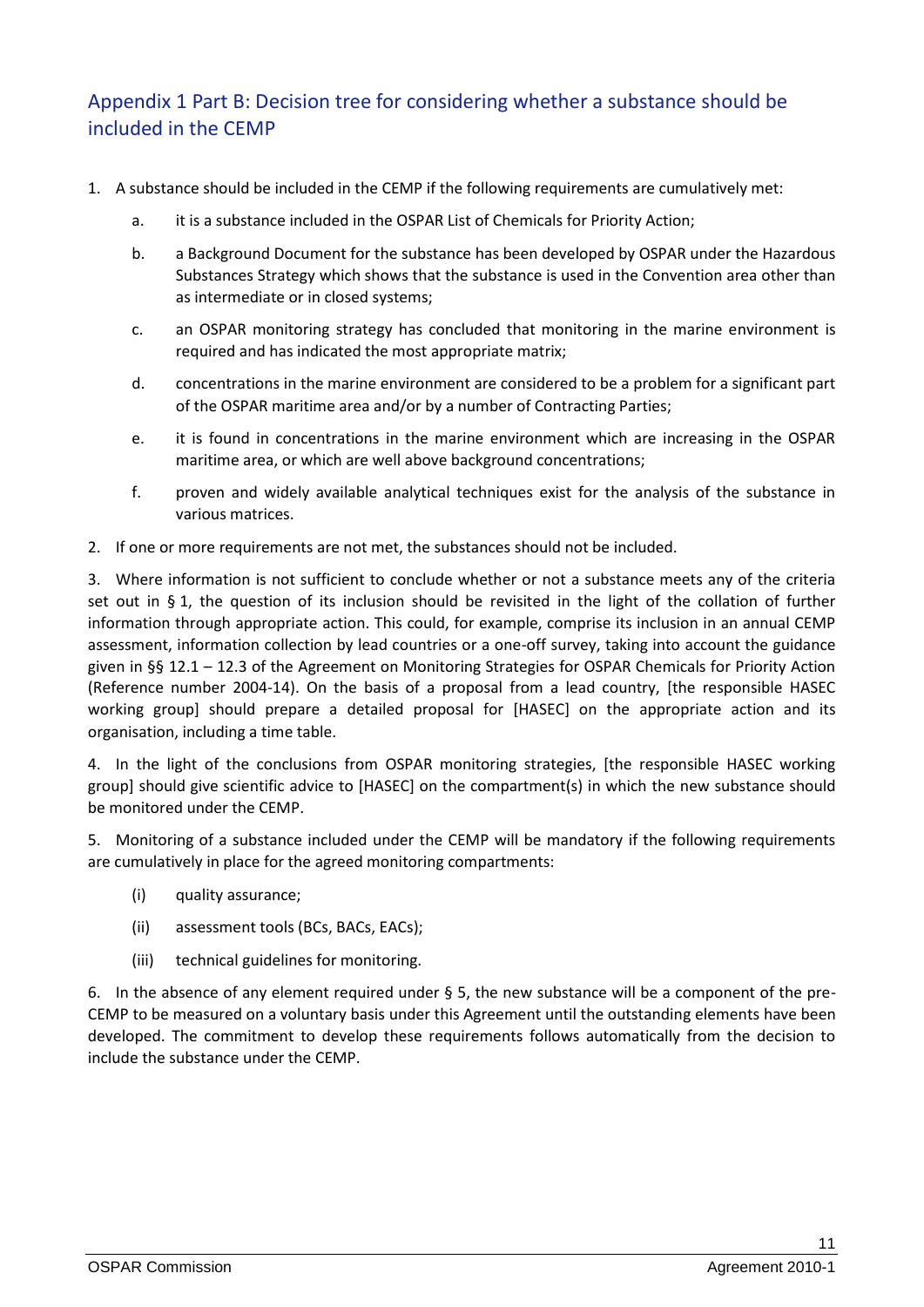# <span id="page-11-0"></span>Components of the CEMP: Appendixes 2 – 8

For the following elements listed in Appendixes 2 – 8, monitoring under the CEMP is mandatory (cf. section 6 of the CEMP Agreement).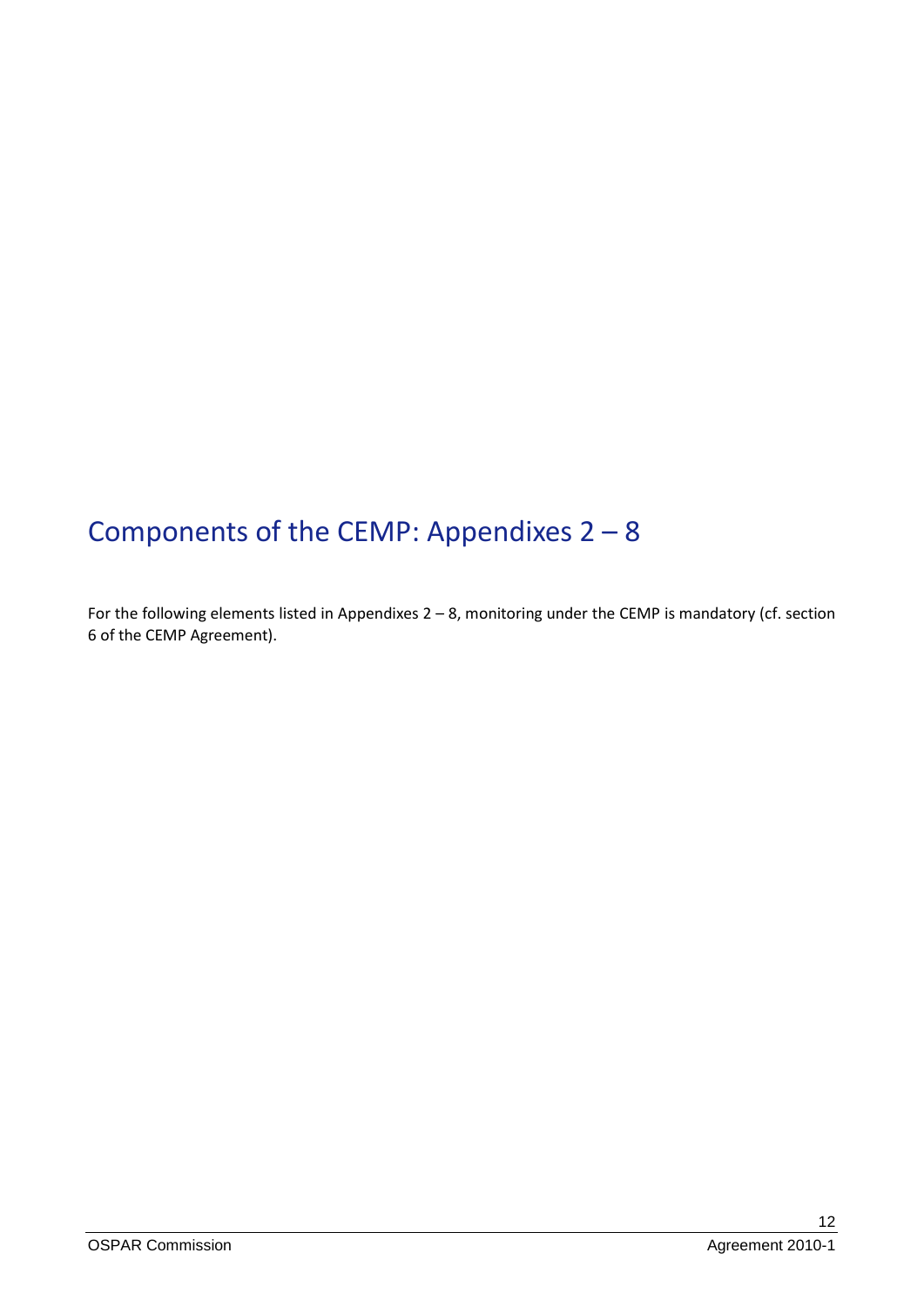# <span id="page-12-1"></span>Appendix 2 – Mercury, Cadmium, Lead **[as updated at ASMO 2007]**

| Mercury, Cadmium and Lead                    |                                                                                                      |                                                                                       |                                                                                                                                                                                                  |                                                   |  |  |  |
|----------------------------------------------|------------------------------------------------------------------------------------------------------|---------------------------------------------------------------------------------------|--------------------------------------------------------------------------------------------------------------------------------------------------------------------------------------------------|---------------------------------------------------|--|--|--|
| Contributing to JAMP Products H1 and H2      |                                                                                                      |                                                                                       |                                                                                                                                                                                                  |                                                   |  |  |  |
|                                              |                                                                                                      | Concentrations in biota                                                               |                                                                                                                                                                                                  | Concentrations in sediments                       |  |  |  |
|                                              | Temporal trends                                                                                      | Spatial surveys                                                                       | Temporal trends                                                                                                                                                                                  | Spatial surveys                                   |  |  |  |
| Guidelines in place                          | JAMP Guidelines for Monitoring Contaminants in Biota (Technical<br>Annex 2: Determination of metals) |                                                                                       | JAMP Guidelines for Monitoring Contaminants in Sediments (Technical<br>Annex 5: Normalisation of contaminant concentrations. Technical<br>Annex 6: Determination of metals - analytical methods) |                                                   |  |  |  |
| Quality Assurance Procedures in<br>place     | QUASIMEME                                                                                            |                                                                                       |                                                                                                                                                                                                  |                                                   |  |  |  |
| Assessment tools available                   |                                                                                                      | Background Reference Concentrations; Ecotoxicological Assessment Criteria             |                                                                                                                                                                                                  |                                                   |  |  |  |
| Monitoring frequency                         |                                                                                                      |                                                                                       |                                                                                                                                                                                                  |                                                   |  |  |  |
| <b>Contracting Parties monitoring</b>        | In fish: BE; DE; DK; ES; FR; IE <sup>5</sup> ; IS;<br>NL; NO; PT (only Hg); SE; UK (Hg +<br>Pb)      | In fish: BE; DE; DK, ES; FR; IE; IS;<br>NL; NO; PT (only Hg); SE; UK                  | BE; DE; ES; FR; IE; NL; NO; PT, SE;<br>UK                                                                                                                                                        | BE; DE; DK; ES; FR; IE; IS; NL; NO;<br>PT, SE; UK |  |  |  |
|                                              | In mussels: BE; DE; ES; DK; FR <sup>6</sup> ;<br>IE; IS; NL; NO; PT; SE; UK                          | In mussels: BE; DE; DK, FR <sup>6</sup> ; IE; IS;<br>NL; NO; PT (only Hg); ES; SE; UK |                                                                                                                                                                                                  |                                                   |  |  |  |
| <b>Contracting Parties</b><br>not monitoring |                                                                                                      |                                                                                       |                                                                                                                                                                                                  |                                                   |  |  |  |
| Contracting Parties with an "opt<br>out"     |                                                                                                      |                                                                                       | IS                                                                                                                                                                                               |                                                   |  |  |  |

<span id="page-12-0"></span><sup>-&</sup>lt;br>5 Ireland is currently reviewing temporal trend monitoring in fish

<sup>6</sup> Monitoring in mussels and/or oysters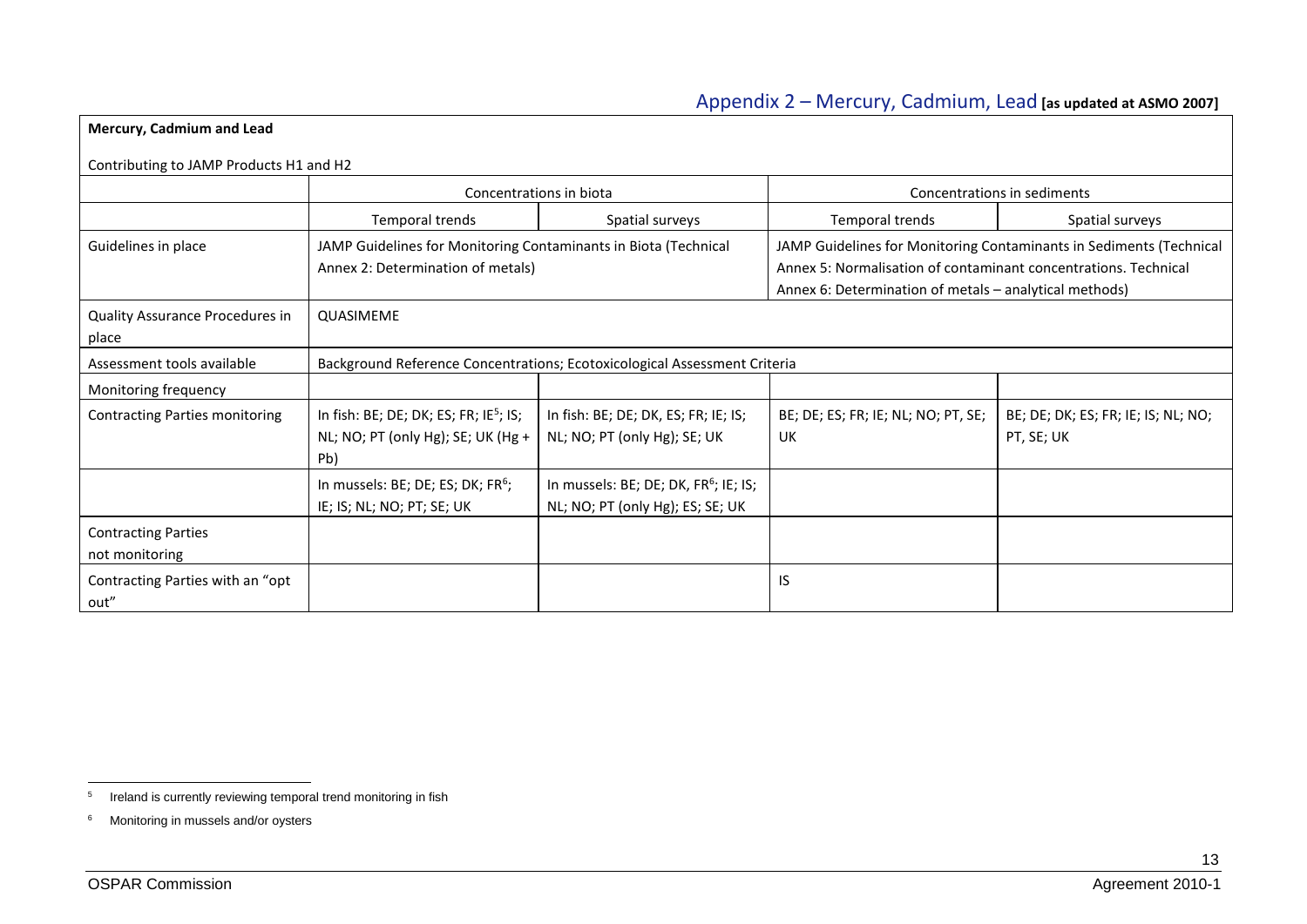# <span id="page-13-0"></span>Appendix 3 – PCBs**[as updated at ASMO 2007]**

| <b>PCBs</b>                                  |                                                                                                                                                                                                                                                             |                                                                             |                                           |                                                   |  |  |  |
|----------------------------------------------|-------------------------------------------------------------------------------------------------------------------------------------------------------------------------------------------------------------------------------------------------------------|-----------------------------------------------------------------------------|-------------------------------------------|---------------------------------------------------|--|--|--|
| Contributing to JAMP Products H1 and H2      |                                                                                                                                                                                                                                                             |                                                                             |                                           |                                                   |  |  |  |
|                                              |                                                                                                                                                                                                                                                             | Concentrations in biota                                                     |                                           | Concentrations in sediments                       |  |  |  |
|                                              | Temporal trends                                                                                                                                                                                                                                             | Spatial surveys                                                             | Temporal trends                           | Spatial surveys                                   |  |  |  |
| Guidelines in place                          | JAMP Guidelines for Monitoring Contaminants in Biota (Technical<br>JAMP Guidelines for Monitoring Contaminants in Sediments (Technical<br>Annex 1: Determination of organic contaminants)<br>Annex 2: Determination of chlorobiphenyls - analytical method) |                                                                             |                                           |                                                   |  |  |  |
| Quality Assurance Procedures in<br>place     | QUASIMEME                                                                                                                                                                                                                                                   |                                                                             |                                           |                                                   |  |  |  |
| Assessment tools available                   |                                                                                                                                                                                                                                                             | Background Reference Concentrations; Ecotoxicological Assessment Criteria.  |                                           |                                                   |  |  |  |
| Monitoring frequency                         |                                                                                                                                                                                                                                                             |                                                                             |                                           |                                                   |  |  |  |
| <b>Contracting Parties monitoring</b>        | In fish: BE; DE; DK; ES; FR; IE <sup>7</sup> ; IS;<br>NL; NO; PT; SE; UK                                                                                                                                                                                    | In fish: BE; DE; DK; ES; FR; IE; IS;<br>NL; NO; PT; SE; UK                  | BE; DE; ES; FR; IE; NL; NO; PT; SE;<br>UK | BE; DE; DK; ES; FR; IE; IS; NL; NO;<br>PT; SE; UK |  |  |  |
|                                              | In mussels: BE; DE; DK, ES; FR <sup>8</sup> ;<br>IE; IS; NL; NO; PT; SE; UK                                                                                                                                                                                 | In mussels: BE; DE; DK; ES; FR <sup>8</sup> ;<br>IE; IS; NL; NO; PT; SE; UK |                                           |                                                   |  |  |  |
| <b>Contracting Parties</b><br>not monitoring |                                                                                                                                                                                                                                                             |                                                                             |                                           |                                                   |  |  |  |
| Contracting Parties with an "opt<br>out"     |                                                                                                                                                                                                                                                             |                                                                             | IS                                        |                                                   |  |  |  |

<span id="page-13-1"></span>**Note**: For the purposes of OSPAR, PCBs covers: CB 28; CB 52; CB 101; CB 118; CB 138; CB 153; and CB 180.

 $\frac{1}{7}$ Ireland is currently reviewing temporal trend monitoring in fish

<sup>8</sup> Monitoring in mussels and/or oysters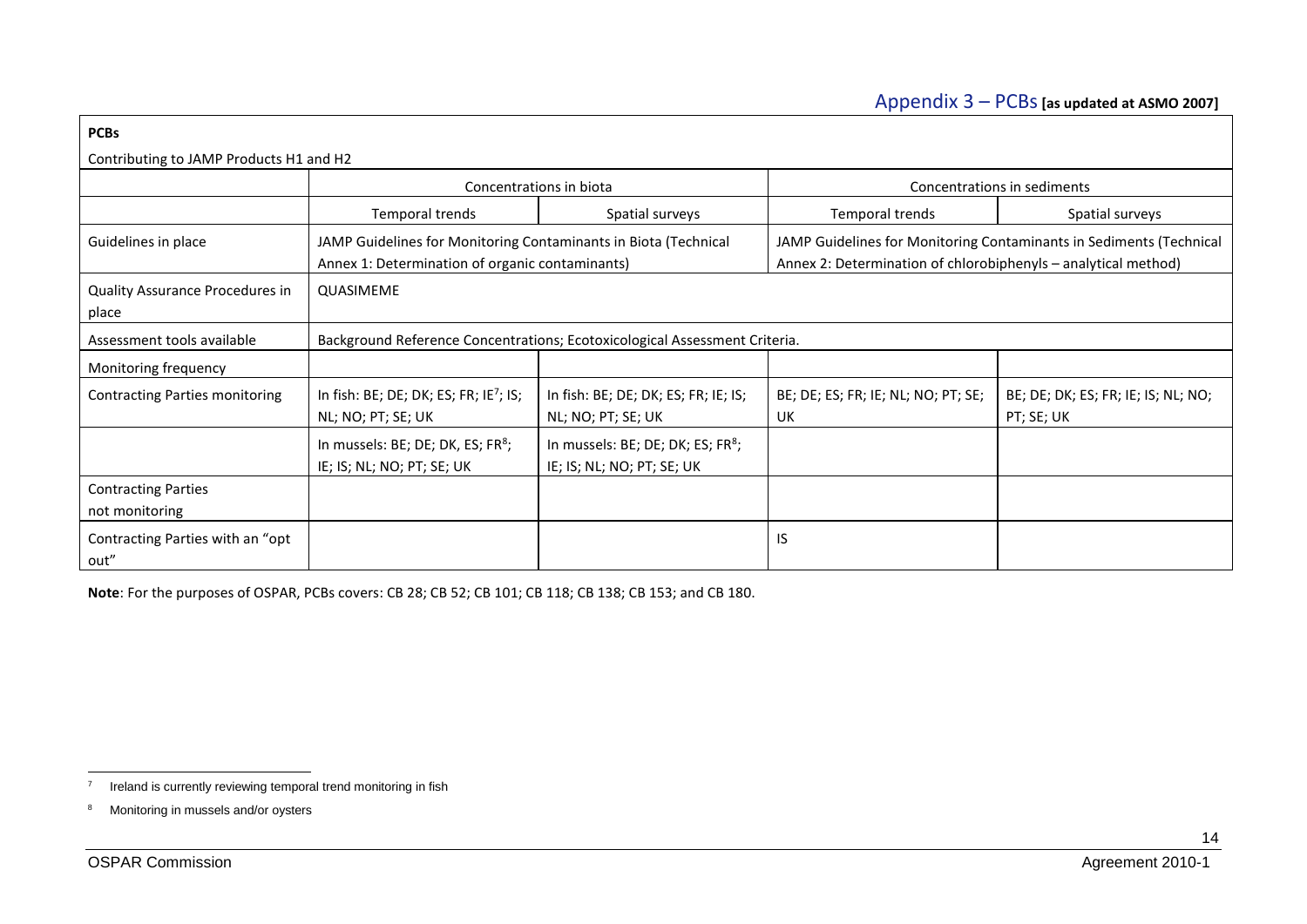| <b>PAHs</b>                                  |                                                                                                                                                                                                                                                                                                |                                                                            |                                           |                                               |  |  |
|----------------------------------------------|------------------------------------------------------------------------------------------------------------------------------------------------------------------------------------------------------------------------------------------------------------------------------------------------|----------------------------------------------------------------------------|-------------------------------------------|-----------------------------------------------|--|--|
| Contributing to JAMP Products H1 and H2      |                                                                                                                                                                                                                                                                                                |                                                                            |                                           |                                               |  |  |
|                                              |                                                                                                                                                                                                                                                                                                | Concentrations in biota                                                    |                                           | Concentrations in sediments                   |  |  |
|                                              | Temporal trends                                                                                                                                                                                                                                                                                | Spatial surveys                                                            | Temporal trends                           | Spatial surveys                               |  |  |
| Guidelines in place                          | JAMP Guidelines for Monitoring Contaminants in Biota (Technical<br>JAMP Guidelines for Monitoring Contaminants in Sediments (Technical<br>Annex 3: Determination of parent and alkylated PAHs in biological<br>Annex 3: Determination of parent and alkylated PAHs in sediments)<br>materials) |                                                                            |                                           |                                               |  |  |
| Quality Assurance Procedures in<br>place     | QUASIMEME                                                                                                                                                                                                                                                                                      |                                                                            |                                           |                                               |  |  |
| Assessment tools available                   |                                                                                                                                                                                                                                                                                                | Background Reference Concentrations; Ecotoxicological Assessment Criteria. |                                           |                                               |  |  |
| Monitoring frequency                         |                                                                                                                                                                                                                                                                                                |                                                                            |                                           |                                               |  |  |
| <b>Contracting Parties monitoring</b>        | In mussels: BE; DE; DK; ES; FR <sup>9</sup> ;<br>IE; NL; NO; PT; SE; UK                                                                                                                                                                                                                        | In mussels: BE; DE; DK; ES; FR <sup>9</sup> ;<br>IE; NL; NO; PT; SE; UK    | BE; DE; FR; ES; IE; NL; NO; PT; SE;<br>UK | BE; DE; DK; FR; ES; IE; NL; NO; PT;<br>SE; UK |  |  |
| <b>Contracting Parties</b><br>not monitoring | IS.                                                                                                                                                                                                                                                                                            | IS                                                                         | IS                                        | IS                                            |  |  |
| Contracting Parties with an "opt<br>out"     |                                                                                                                                                                                                                                                                                                |                                                                            |                                           |                                               |  |  |

<span id="page-14-1"></span><span id="page-14-0"></span>**Note:** For the purposes of OSPAR, PAHs covers: anthracene; benz*[a]*anthracene; benzo*[ghi]*perylene; benzo*[a]*pyrene; chrysene; fluoranthene; indeno*[1,2,3-cd]*pyrene; pyrene; phenanthrene.

 $\overline{9}$ Monitoring in mussels and/or oysters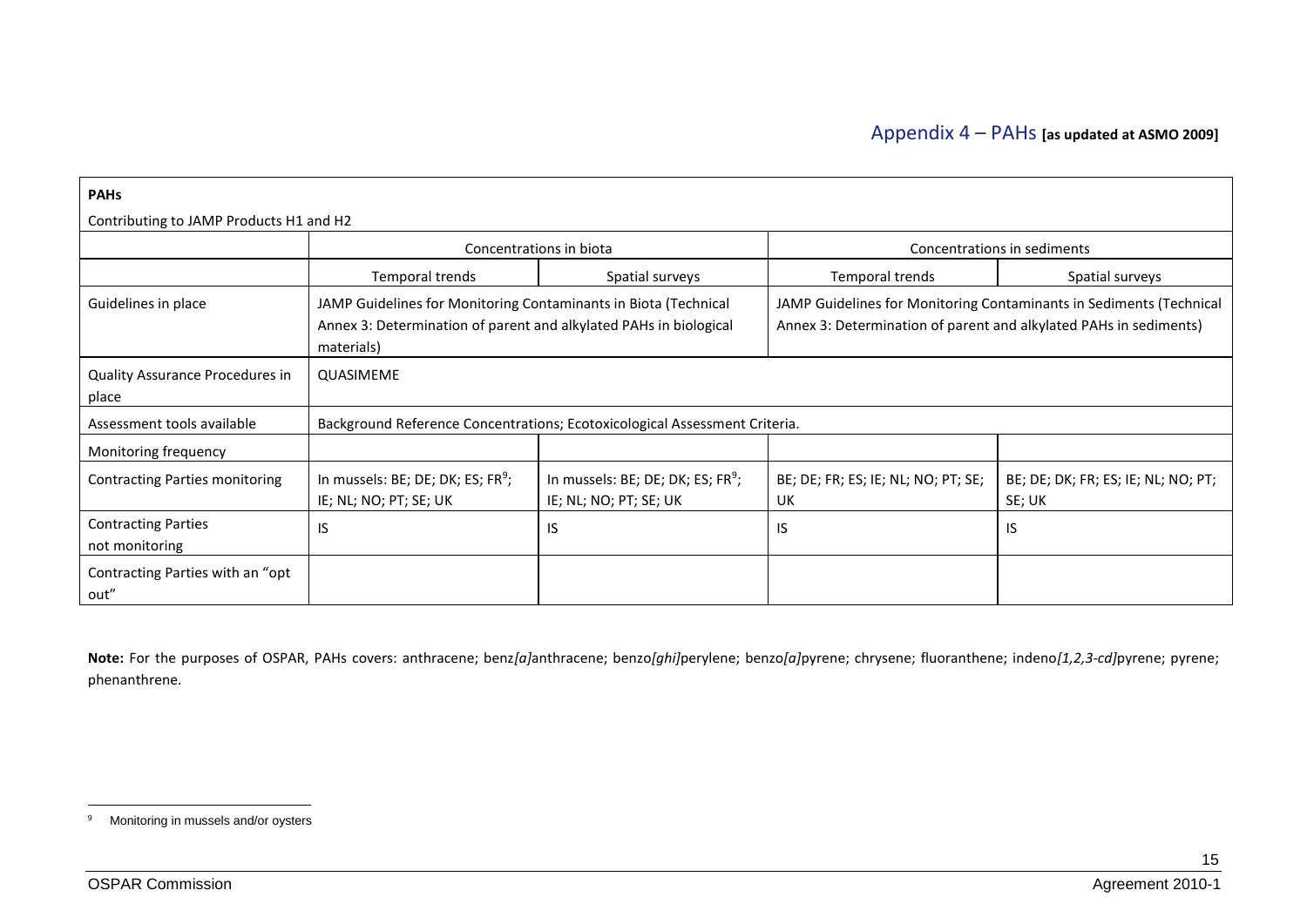### Appendix 5 - Organotins**[as updated by ASMO 2009]**

| <b>Organotins</b>                            |                                                                                                                         |                                                                            |                                                                                                           |
|----------------------------------------------|-------------------------------------------------------------------------------------------------------------------------|----------------------------------------------------------------------------|-----------------------------------------------------------------------------------------------------------|
| Contributing to JAMP Products:               | H <sub>1</sub> and H <sub>2</sub>                                                                                       |                                                                            |                                                                                                           |
|                                              | TBT-specific biological effects                                                                                         | Organotins in sediments                                                    | Organotins in Biota                                                                                       |
| Guidelines in place                          | JAMP Guidelines for contaminant specific<br>biological effects monitoring                                               | JAMP Guidelines for monitoring contaminants<br>in sediments                | JAMP Guidelines for monitoring contaminants<br>in biota                                                   |
| Quality Assurance Procedures in<br>place     | QUASIMEME                                                                                                               | QUASIMEME                                                                  | QUASIMEME                                                                                                 |
| Assessment tools available                   | Provisional JAMP Assessment Criteria for TBT<br>- specific biological effects (OSPAR<br>Agreement 2004-15)              | Background Concentrations, Ecotoxicological<br>Assessment Criteria for TBT | <b>Background Concentrations</b><br><b>Environmental Assessment Criteria</b><br>(Reference number 2009-2) |
| <b>Monitoring Frequency</b>                  | As recommended in Technical Annex 3 of the<br>JAMP Guidelines for contaminant specific<br>biological effects monitoring |                                                                            |                                                                                                           |
| <b>Contracting Parties Monitoring</b>        | DE; DK; ES; FR; IE; IS; NL; NO; PT; SE; UK                                                                              | BE; DE; ES; FR; IE; NL; NO; PT; SE; UK;                                    | BE, DK; ES, NL; NO; SE, UK                                                                                |
| <b>Contracting Parties Not</b><br>Monitoring |                                                                                                                         |                                                                            |                                                                                                           |
| Contracting Parties with an "opt<br>out"     |                                                                                                                         | Not currently applicable for this appendix                                 |                                                                                                           |

<span id="page-15-0"></span>**Note:** Monitoring of TBT concentrations in the marine environment in either sediments or biota should be carried out in parallel with monitoring of TBT-specific biological effects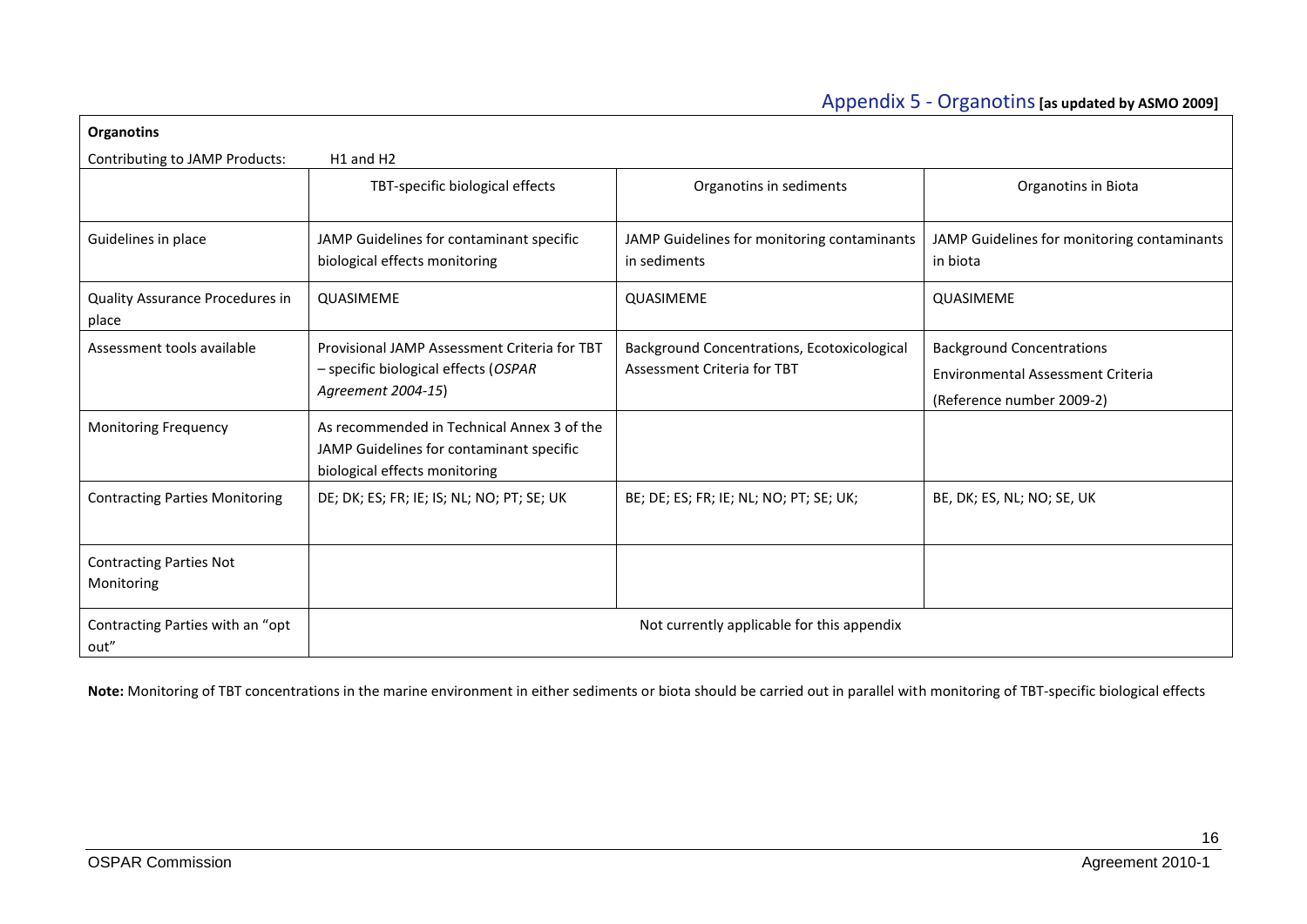| <b>Nutrients in Seawater</b>                 |                                                                                                                               |                                                                                                             |  |  |  |
|----------------------------------------------|-------------------------------------------------------------------------------------------------------------------------------|-------------------------------------------------------------------------------------------------------------|--|--|--|
| Contributing to JAMP Products E-1 and E-27   |                                                                                                                               |                                                                                                             |  |  |  |
|                                              | Non-problem Areas with regard to<br>Eutrophication                                                                            | Potential Problem Areas with regard to Eutrophication and/or<br>Problem Areas with regard to Eutrophication |  |  |  |
| Guidelines in place                          | JAMP eutrophication monitoring guidelines                                                                                     |                                                                                                             |  |  |  |
| Quality Assurance Procedures in<br>place     | QUASIMEME                                                                                                                     |                                                                                                             |  |  |  |
| Assessment tools available                   | As developed in accordance with the Common Procedure for the identification of the eutrophication status of the Maritime Area |                                                                                                             |  |  |  |
| Contracting Parties monitoring               | DE; DK, ES; IE; IS, NO; PT; UK                                                                                                | BE; DE; DK; FR; IE; NL; NO; SE; UK                                                                          |  |  |  |
| Monitoring frequency <sup>10</sup>           | About every three years during winter <sup>11</sup>                                                                           | Annually during winter and during direct and indirect effects monitoring                                    |  |  |  |
| <b>Contracting Parties</b><br>not monitoring |                                                                                                                               |                                                                                                             |  |  |  |
| Contracting Parties with an "opt"<br>out"    |                                                                                                                               |                                                                                                             |  |  |  |

<span id="page-16-0"></span>Note: For the purposes of OSPAR, nutrients covers: NH<sub>4</sub>-N; NO<sub>2</sub>-N; NO<sub>3</sub>-N; PO<sub>4</sub>-P; plus temperature and salinity, and includes SiO<sub>4</sub>-Si in potential problem and problem areas with regard to eutrophication (NB. the sum of NO<sub>2</sub>-N and NO<sub>3</sub>-N can be reported for non-problem areas with regard to eutrophication). Monitoring is a requirement of the Eutrophication Monitoring Programme

-

<sup>&</sup>lt;sup>10</sup> Each monitoring event should include sufficient samples to confirm that the maximum winter nutrient concentration has been determined. Winter is defined as the period with lowest algal activity and maximum remineralisation.

<sup>&</sup>lt;sup>11</sup> Reporting should be based on the results of monitoring and/or research programmes and/or current literature.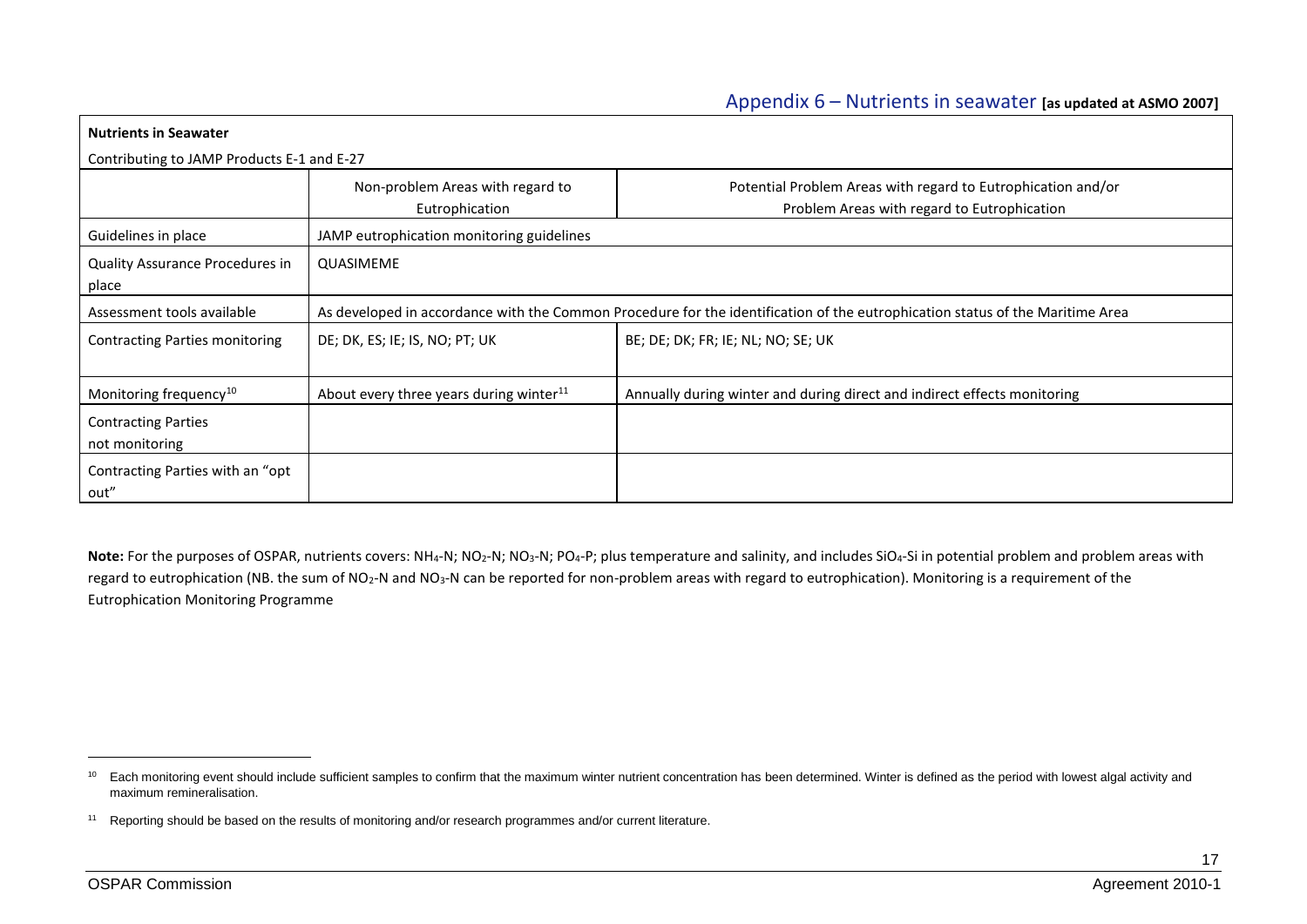## <span id="page-17-0"></span>Appendix 7 – Direct and Indirect Eutrophication Effects**[as updated at ASMO 2007]**

| Direct and Indirect Eutrophication Effects                           |                                           |                                                                                                                               |  |  |  |  |  |
|----------------------------------------------------------------------|-------------------------------------------|-------------------------------------------------------------------------------------------------------------------------------|--|--|--|--|--|
|                                                                      | Contributing to JAMP Products E1 and E27  |                                                                                                                               |  |  |  |  |  |
|                                                                      | Non-problem Areas with regard to          | Potential Problem Areas with regard to Eutrophication and/or                                                                  |  |  |  |  |  |
|                                                                      | Eutrophication                            | Problem Areas with regard to Eutrophication                                                                                   |  |  |  |  |  |
| Guidelines in place                                                  | JAMP eutrophication monitoring guidelines |                                                                                                                               |  |  |  |  |  |
| <b>Quality Assurance Procedures in</b><br>QUASIMEME; SGQAE; BEQUALM  |                                           |                                                                                                                               |  |  |  |  |  |
| place                                                                |                                           |                                                                                                                               |  |  |  |  |  |
| Assessment tools available                                           |                                           | As developed in accordance with the Common Procedure for the identification of the eutrophication status of the Maritime Area |  |  |  |  |  |
| Annually at times of maximum growth/activity<br>Monitoring frequency |                                           |                                                                                                                               |  |  |  |  |  |
| <b>Contracting Parties Monitoring</b>                                | FR; NO                                    | BE; DE; DK; FR; IE; NL; NO; SE, UK                                                                                            |  |  |  |  |  |
|                                                                      |                                           |                                                                                                                               |  |  |  |  |  |
| <b>Contracting Parties</b>                                           |                                           |                                                                                                                               |  |  |  |  |  |
| not monitoring                                                       |                                           |                                                                                                                               |  |  |  |  |  |
| Contracting Parties with an "opt                                     |                                           |                                                                                                                               |  |  |  |  |  |
| out"                                                                 |                                           |                                                                                                                               |  |  |  |  |  |

**Note:** For the purposes of OSPAR, eutrophication effects cover: Phytoplankton chlorophyll; Phytoplankton species composition; Macrophytes; Oxygen; Benthic communities. Monitoring is a requirements of the Eutrophication Monitoring Programme. Monitoring of eutrophication effects in non-problem areas is discretionary.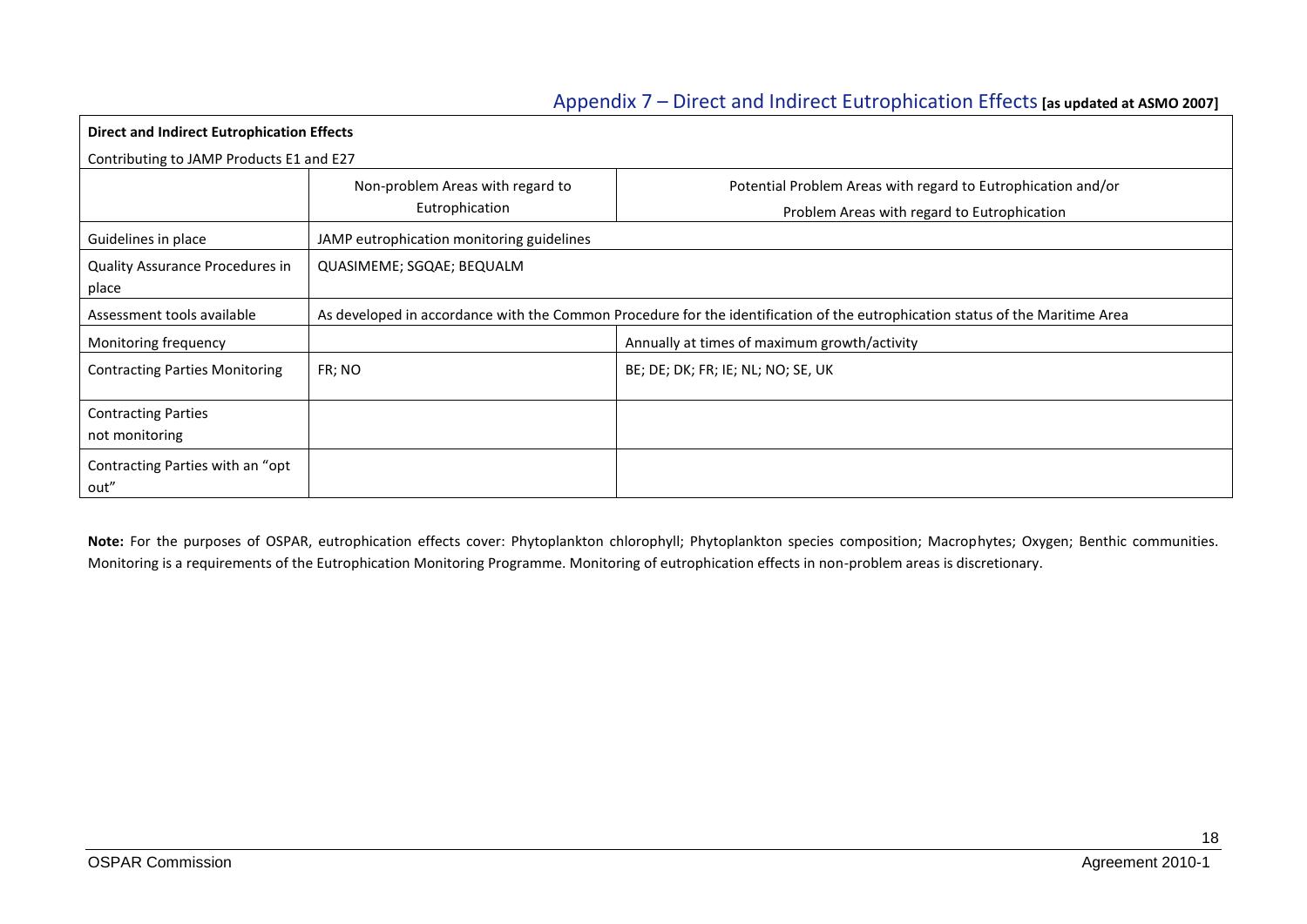| Certain Brominated Flame Retardants (polybrominated diphenyl ethers and hexabromocyclododecane)<br>Contributing to JAMP Products H1 and H2 |                                                 |                                                         |                            |                                                         |  |  |  |
|--------------------------------------------------------------------------------------------------------------------------------------------|-------------------------------------------------|---------------------------------------------------------|----------------------------|---------------------------------------------------------|--|--|--|
|                                                                                                                                            |                                                 | Concentrations in biota                                 |                            | Concentrations in sediments                             |  |  |  |
|                                                                                                                                            | Temporal trends                                 | Spatial surveys                                         | Temporal trends            | Spatial surveys                                         |  |  |  |
| Guidelines in place                                                                                                                        |                                                 | JAMP Guidelines for monitoring contaminants in biota    |                            | JAMP Guidelines for monitoring contaminants in sediment |  |  |  |
| Quality Assurance Procedures in<br>place                                                                                                   | QUASIMEME                                       |                                                         |                            |                                                         |  |  |  |
| Assessment tools available                                                                                                                 |                                                 | Background Concentrations. BACs, EACs under development |                            |                                                         |  |  |  |
| Monitoring frequency                                                                                                                       |                                                 |                                                         |                            |                                                         |  |  |  |
| Contracting Parties monitoring <sup>12</sup>                                                                                               | BE; DE; DK <sup>13</sup> ; ES; IE; NLNO; SE; UK | BE; DE; DK <sup>13</sup> ; ES; IE; NL; NO; SE;<br>UK    | BE; ES; IE; NL; NO; SE; UK | BE; DE; ES; IE; NL; NO; SE; UK                          |  |  |  |
| <b>Contracting Parties</b><br>not monitoring                                                                                               |                                                 |                                                         |                            |                                                         |  |  |  |
| Contracting Parties with an "opt"<br>out"                                                                                                  | Not currently applicable for this appendix      |                                                         |                            |                                                         |  |  |  |

Appendix 8 - Certain Brominated Flame Retardants**(polybrominated diphenyl ethers + hexabromocyclododecane [as updated by ASMO 2008]**

<span id="page-18-1"></span><span id="page-18-0"></span>**Note:** For the purposes of OSPAR, polybrominated diphenyl ethers covers the congeners PBDEs 28, 47, 66, 85, 99, 100, 153, 154 and 183 for sediment and biota. BDE 209 is covered for sediment but should not be included in any totals but reported separately.

<sup>&</sup>lt;sup>12</sup> Portugal have reported that they are monitoring brominated flame retardants but need to specify which compartment they are currently monitoring and whether for temporal trend or spatial survey.

<sup>13</sup> DK monitors in fish only from 2011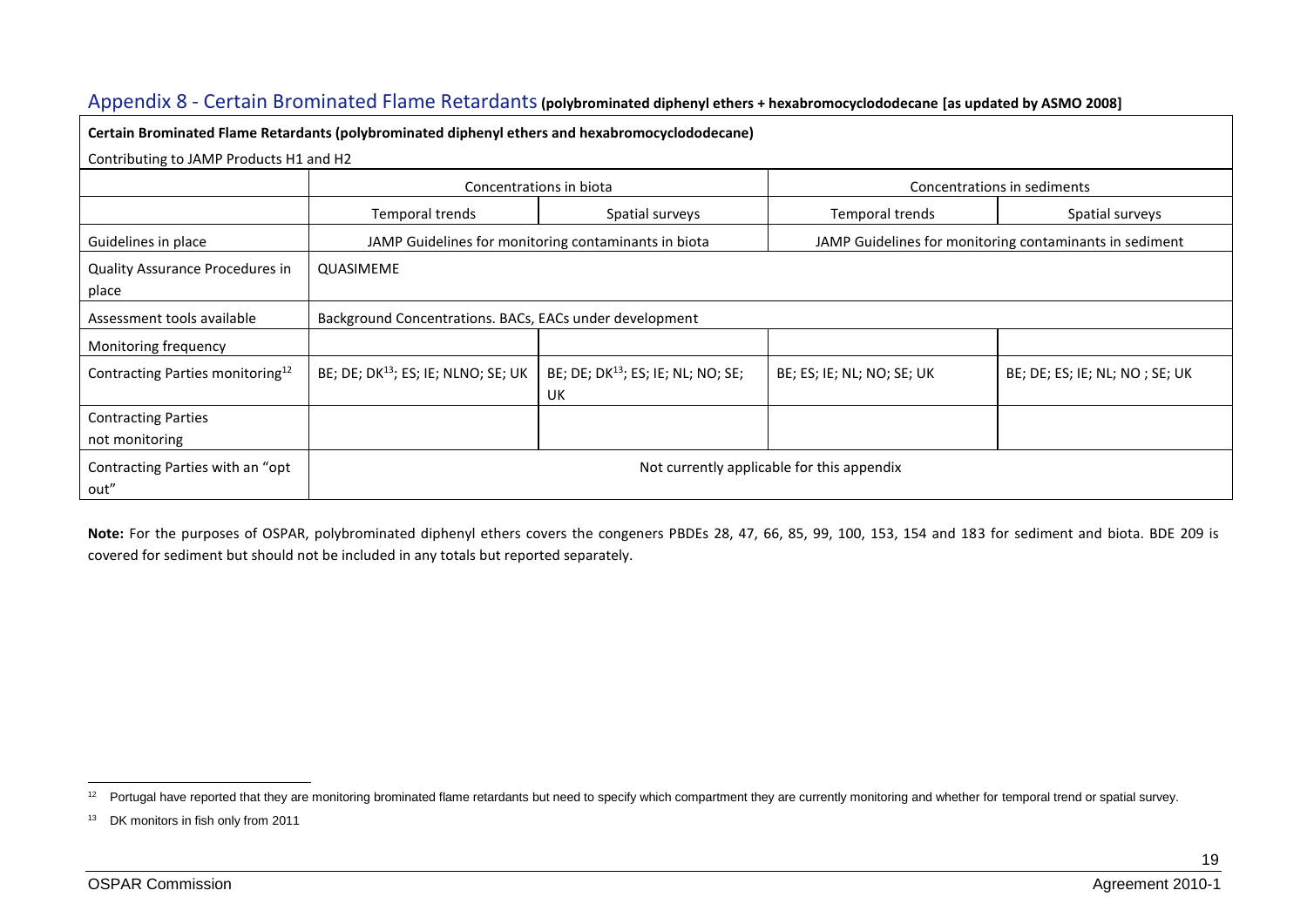# <span id="page-19-0"></span>Components of the pre-CEMP: Appendixes 9 – 16

The components listed in Appendixes  $9 - 16$  are awaiting the development of technical guidelines, assessment criteria and/or quality assurance procedures. Pending the completion of this process monitoring of these components is voluntary (cf. section 7 of the CEMP Agreement).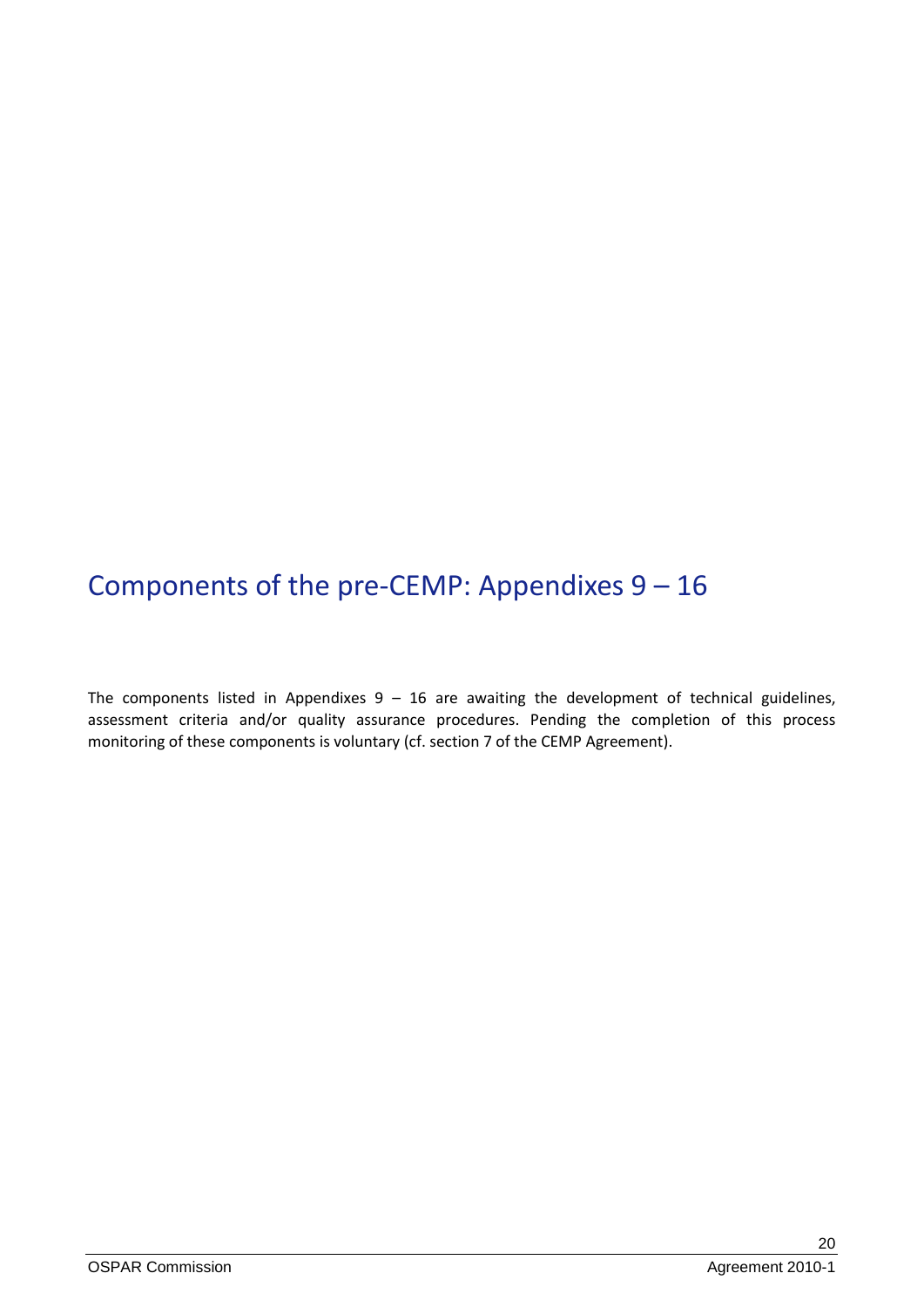### <span id="page-20-1"></span>Appendix 9 – Planar PCBs**[as updated by ASMO(2) 2010]**

| <b>Planar PCBs</b>                           |                                                        |                                                      |                    |                                                          |  |  |
|----------------------------------------------|--------------------------------------------------------|------------------------------------------------------|--------------------|----------------------------------------------------------|--|--|
| Contributing to JAMP Products H1 and H2      |                                                        |                                                      |                    |                                                          |  |  |
|                                              |                                                        | Concentrations in biota                              |                    | Concentrations in sediments                              |  |  |
|                                              | Temporal trends                                        | Spatial surveys                                      | Temporal trends    | Spatial surveys                                          |  |  |
| Guidelines in place                          |                                                        | JAMP Guidelines for Monitoring Contaminants in biota |                    | JAMP Guidelines for Monitoring Contaminants in sediments |  |  |
| Quality Assurance Procedures in<br>place     | QUASIMEME                                              |                                                      |                    |                                                          |  |  |
| Assessment tools available                   | Background Concentration. BACs, EACs under development |                                                      |                    |                                                          |  |  |
| Monitoring frequency                         |                                                        |                                                      |                    |                                                          |  |  |
| <b>Contracting Parties monitoring</b>        | In fish: SE                                            | In fish: SE; DK <sup>14</sup>                        |                    | DK $^{15}$ , $^{14}$                                     |  |  |
|                                              | In mussels: IE, NO <sup>16</sup>                       | In mussels: DK <sup>17</sup>                         |                    |                                                          |  |  |
| <b>Contracting Parties</b><br>not monitoring | BE <sup>18</sup> ; DE <sup>19</sup> ; UK               | $BE^{18}$ ; DE; UK                                   | $BE^{18}$ ; DE; UK | <b>BE<sup>18</sup>; DE; UK</b>                           |  |  |
| Contracting Parties with an "opt"<br>out"    | Not currently applicable for this appendix             |                                                      |                    |                                                          |  |  |

<span id="page-20-2"></span><span id="page-20-0"></span>**Note:** Monitoring of planar PCBs in sediments and biota should take place in areas identified as having high CB concentrations (hotspots). Where they are monitored, all 12 CB congeners, both non-*ortho* and mono-*ortho* should be monitored (i.e. CBs 77, 81, 105, 114, 118, 123, 126, 156, 157, 167, 169, 189). The relevant ASMO working group has been asked to develop a definition for hotspots..

<sup>16</sup> In hotspots

<sup>1</sup> <sup>14</sup> DK only CB77, 126 and 169 until further notice

<sup>&</sup>lt;sup>15</sup> Every 6 years

<sup>17</sup> Every 3-6 years

<sup>&</sup>lt;sup>18</sup> Monitoring in fish is currently under consideration by Belgium

<sup>19</sup> Monitoring is currently under consideration by Germany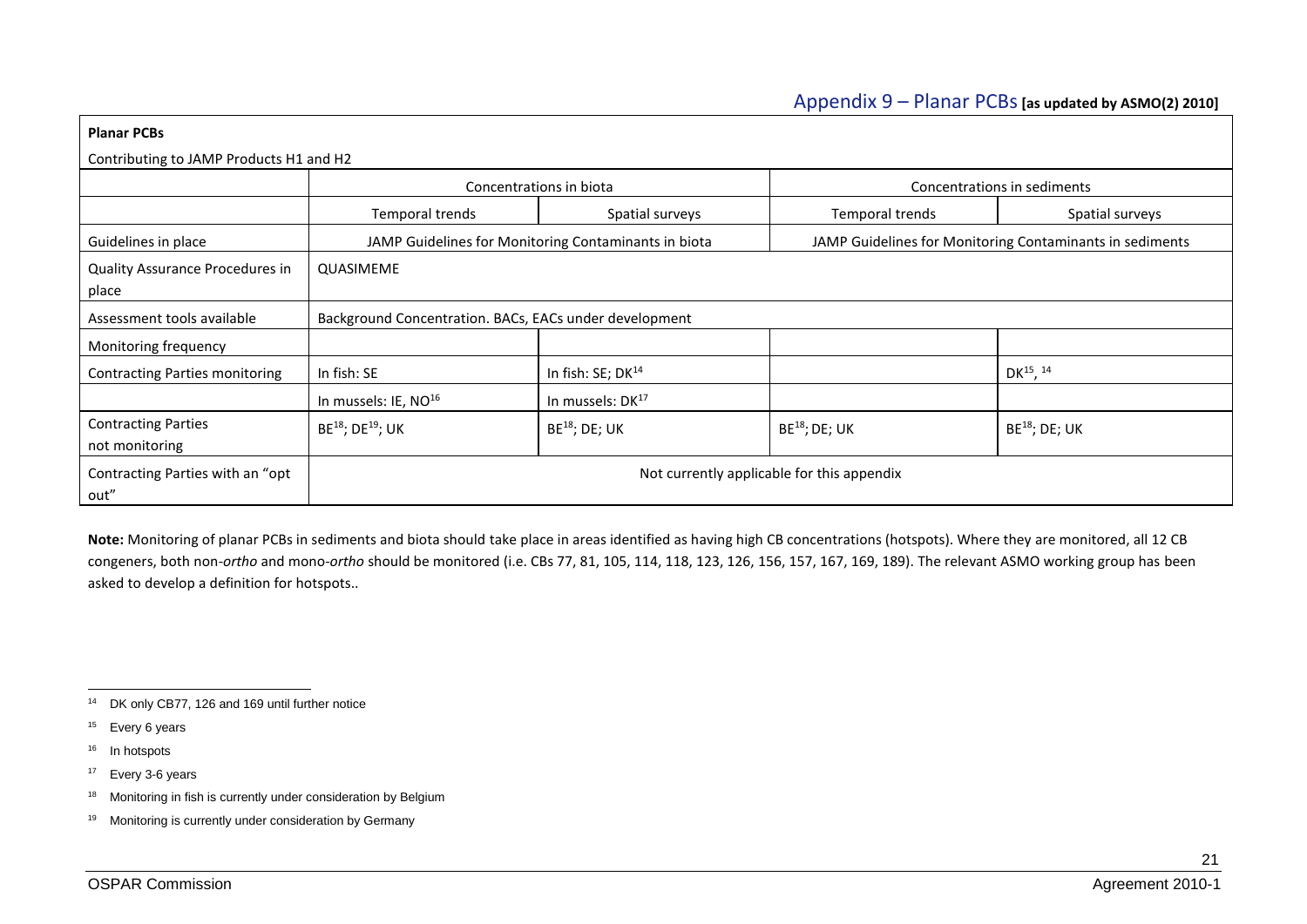#### Appendix 10 – Alkylated PAHs**[as updated by ASMO 2007]**

| <b>Alkylated PAHs</b>                        |                                                             |                                                             |                 |                                                          |  |  |  |  |
|----------------------------------------------|-------------------------------------------------------------|-------------------------------------------------------------|-----------------|----------------------------------------------------------|--|--|--|--|
|                                              | Contributing to JAMP Products H1 and H2                     |                                                             |                 |                                                          |  |  |  |  |
|                                              |                                                             | Concentrations in biota                                     |                 | Concentrations in sediments                              |  |  |  |  |
|                                              | Temporal trends                                             | Spatial surveys                                             | Temporal trends | Spatial surveys                                          |  |  |  |  |
| Guidelines in place                          |                                                             | JAMP Guidelines for monitoring contaminants in biota        |                 | JAMP Guidelines for monitoring contaminants in sediments |  |  |  |  |
| Quality Assurance Procedures in<br>place     | QUASIMEME                                                   |                                                             |                 |                                                          |  |  |  |  |
| Assessment tools available                   | Under development                                           |                                                             |                 |                                                          |  |  |  |  |
| Monitoring frequency                         |                                                             |                                                             |                 |                                                          |  |  |  |  |
| <b>Contracting Parties monitoring</b>        | BE <sup>20</sup> , NO <sup>21</sup> ; SE <sup>22</sup> , DK | BE <sup>20</sup> , NO <sup>21</sup> , SE <sup>22</sup> , DK | $BE^{20}$ , NO  | $BE^{20}$ , NO, DK                                       |  |  |  |  |
| <b>Contracting Parties</b><br>not monitoring | <b>DE</b>                                                   | DE                                                          | DE              | DE                                                       |  |  |  |  |
| Contracting Parties with an "opt<br>out"     | Not currently applicable for this appendix                  |                                                             |                 |                                                          |  |  |  |  |

<span id="page-21-3"></span><span id="page-21-2"></span><span id="page-21-1"></span><span id="page-21-0"></span>Note: For the purpose of OSPAR, alkylated PAHs cover C1-, C2- and C3-naphthalenes, C1-, C2- and C3-phenanthrenes, and C1-, C2- and C3-dibenzothiophenes and the parent compound dibenzothiophene.

The UK are monitoring C1, C2 and C3 naphthalenes; C1 – phenathrenes. However as there is no agreed QA, the data are not submitted through to ICES

 $20\degree$ Belgium has been monitoring certain alkylated PAHs and will expand its list to include the recommended alkylated PAHs. Monitoring will take place as soon as definite guidelines are in place

<sup>21</sup> Norway monitor in hotspots only

<sup>22</sup> Sweden monitoring mussels from 2010 onwards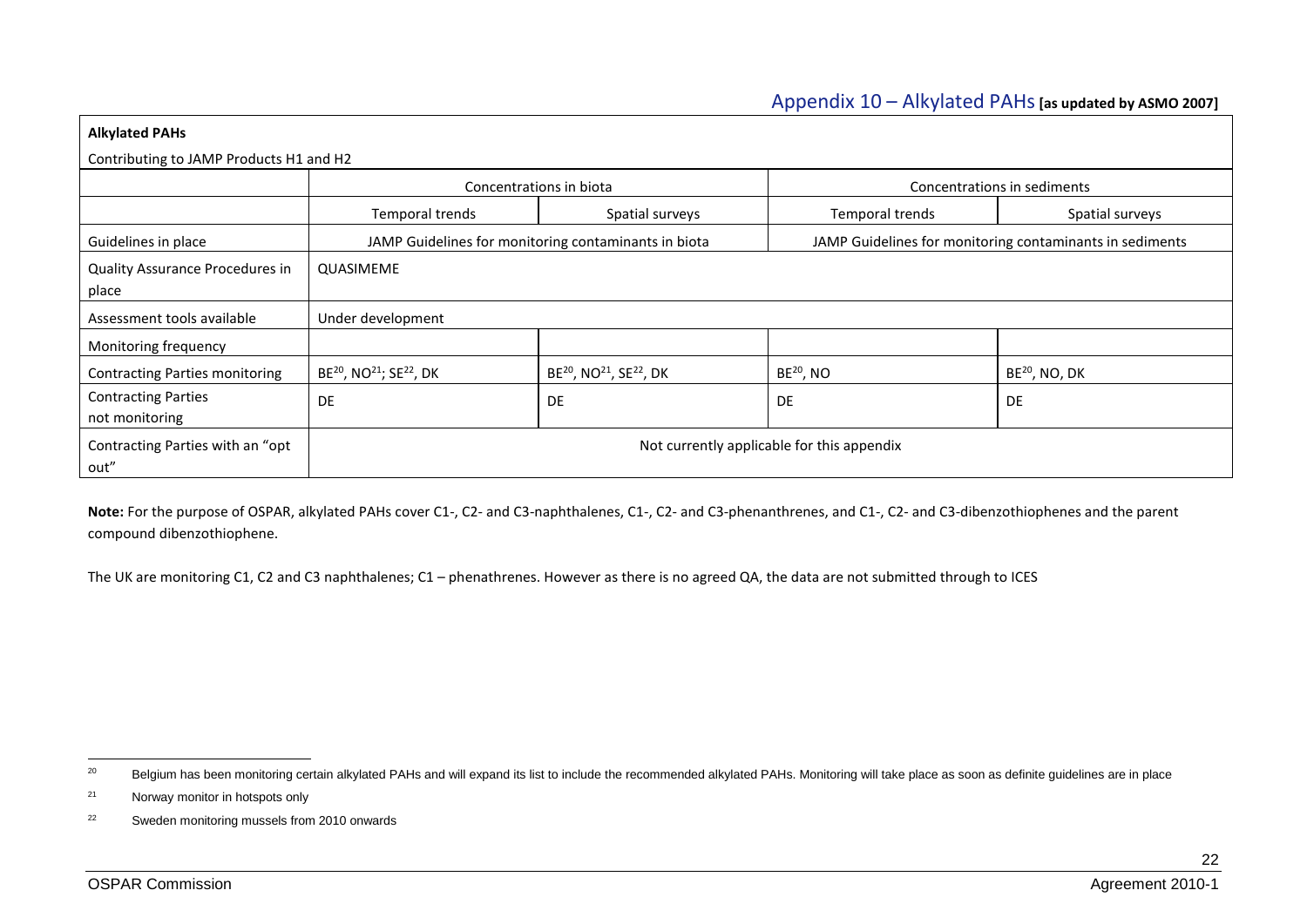### Appendix 11 - PFOS **[as updated by ASMO(2) 2010]**

| <b>PFOS</b>                                            |                                                                                                                                                                       |                            |                                        |                         |                 |                         |  |  |  |
|--------------------------------------------------------|-----------------------------------------------------------------------------------------------------------------------------------------------------------------------|----------------------------|----------------------------------------|-------------------------|-----------------|-------------------------|--|--|--|
|                                                        | Contributing to JAMP Products H1 and H2                                                                                                                               |                            |                                        |                         |                 |                         |  |  |  |
|                                                        |                                                                                                                                                                       | Concentrations in sediment |                                        | Concentrations in biota |                 | Concentrations in water |  |  |  |
|                                                        | Temporal trends                                                                                                                                                       | Spatial surveys            | Temporal trends                        | Spatial surveys         | Temporal trends | Spatial surveys         |  |  |  |
| Guidelines in place                                    | JAMP Guidelines for Monitoring Contaminants in<br>JAMP Guidelines for monitoring contaminants in<br>JAMP Guideline for Monitoring PFCs in water<br>sediments<br>biota |                            |                                        |                         |                 |                         |  |  |  |
| <b>Quality Assurance</b><br>Procedures in place        |                                                                                                                                                                       |                            | (Pending QUASIMEME programme for 2012) |                         |                 |                         |  |  |  |
| Assessment tools<br>available                          | Background Concentration. BACs, EACs under development                                                                                                                |                            |                                        |                         |                 |                         |  |  |  |
| Monitoring frequency                                   |                                                                                                                                                                       |                            |                                        |                         |                 |                         |  |  |  |
| <b>Contracting Parties</b><br>monitoring <sup>23</sup> | <b>NO</b>                                                                                                                                                             | <b>NO</b>                  | NO, SE                                 | NO, SE                  |                 |                         |  |  |  |
|                                                        |                                                                                                                                                                       |                            |                                        |                         |                 |                         |  |  |  |
| <b>Contracting Parties</b><br>not monitoring           | $BE^{24}$ , DE                                                                                                                                                        | $BE^{24}$ , DE             | $BE^{24}$ , DE                         | $BE^{24}$ , DE          | $BE^{24}$ , DE  | $BE^{24}$ , DE          |  |  |  |
| <b>Contracting Parties</b><br>with an "opt out"        | Not currently applicable for this appendix                                                                                                                            |                            |                                        |                         |                 |                         |  |  |  |

<span id="page-22-1"></span><span id="page-22-0"></span>**Note:** Monitoring for PFOS is included in the CEMP on a temporary basis and subject to ceasing monitoring when there is sufficient evidence to show that concentrations are decreasing and reaching levels which are no longer a cause of concern. Monitoring of PFOS should be reviewed by ASMO 2012. Contracting Parties are encouraged to analyse for other PFOS related substances and to report the results to ICES MCWG

1

<sup>&</sup>lt;sup>23</sup> All Contracting Parties are invited to report concentrations in biota, sediment and water to ICES.

<sup>&</sup>lt;sup>24</sup> Monitoring is currently under consideration.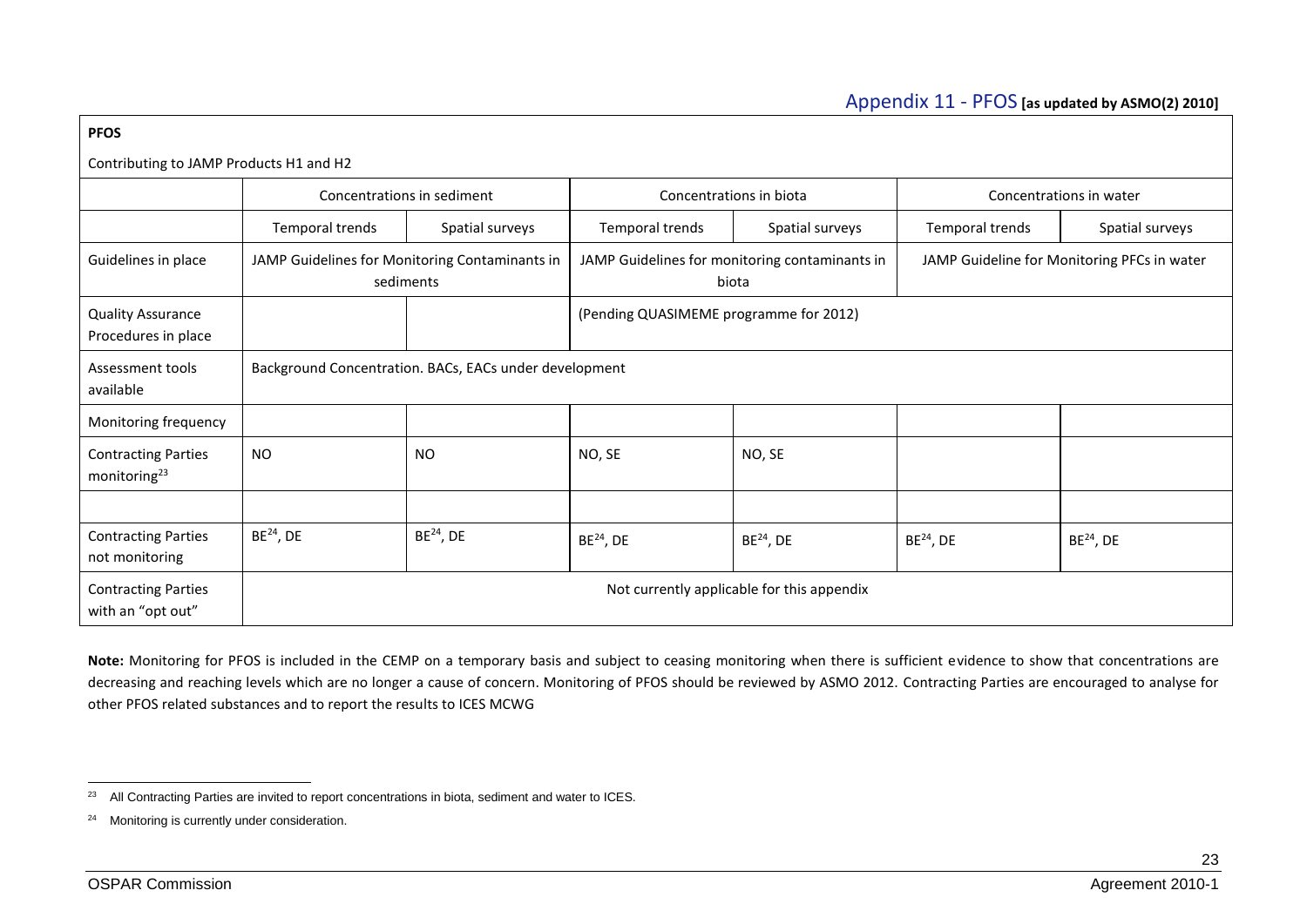## <span id="page-23-1"></span>Appendix 12 - Polychlorinated dibenzodioxins and furans**[as updated by ASMO(2) 2010]**

**Polychlorinated dibenzodioxins and furans\***

Contributing to JAMP Products H1 and H2

|                                              | Concentrations in biota                                      |                 | Concentrations in sediments        |                 |
|----------------------------------------------|--------------------------------------------------------------|-----------------|------------------------------------|-----------------|
|                                              | Temporal trends                                              | Spatial surveys | Temporal trends                    | Spatial surveys |
| Guidelines in place                          | JAMP Guidelines for Monitoring Contaminants in biota         |                 | Under development                  |                 |
| Quality Assurance Procedures in<br>place     | QUASIMEME                                                    |                 | Not currently covered by QUASIMEME |                 |
| Assessment tools available                   | Provisional Low Concentrations, BACs, EACs under development |                 |                                    |                 |
| Monitoring frequency                         |                                                              |                 |                                    |                 |
| Contracting Parties monitoring <sup>25</sup> | IE <sup>26</sup> , NO <sup>27</sup> , SE                     | $DK^{28}$ , SE  |                                    | $DK^{28}$       |
|                                              |                                                              |                 |                                    |                 |
| <b>Contracting Parties</b><br>not monitoring | <b>DE</b>                                                    | <b>DE</b>       | <b>DE</b>                          | DE              |
| Contracting Parties with an "opt<br>out"     | Not currently applicable for this appendix                   |                 |                                    |                 |

<span id="page-23-0"></span><sup>\*</sup> Monitoring of polychlorinated dibenzodioxins and –furans in sediments and biota should take place in areas identified as having high concentrations of these compounds or marker CBs (hot spots)

<sup>&</sup>lt;sup>25</sup> All Contracting Parties are invited to report concentrations in biota and sediments to ICES in 2008.

<sup>&</sup>lt;sup>26</sup> Ireland monitor in mussels only

<sup>27</sup> Norway monitor in hotspots

<sup>&</sup>lt;sup>28</sup> Every 3-6 years for mussels and every 6 years for sediment. From 2011 yearly in fish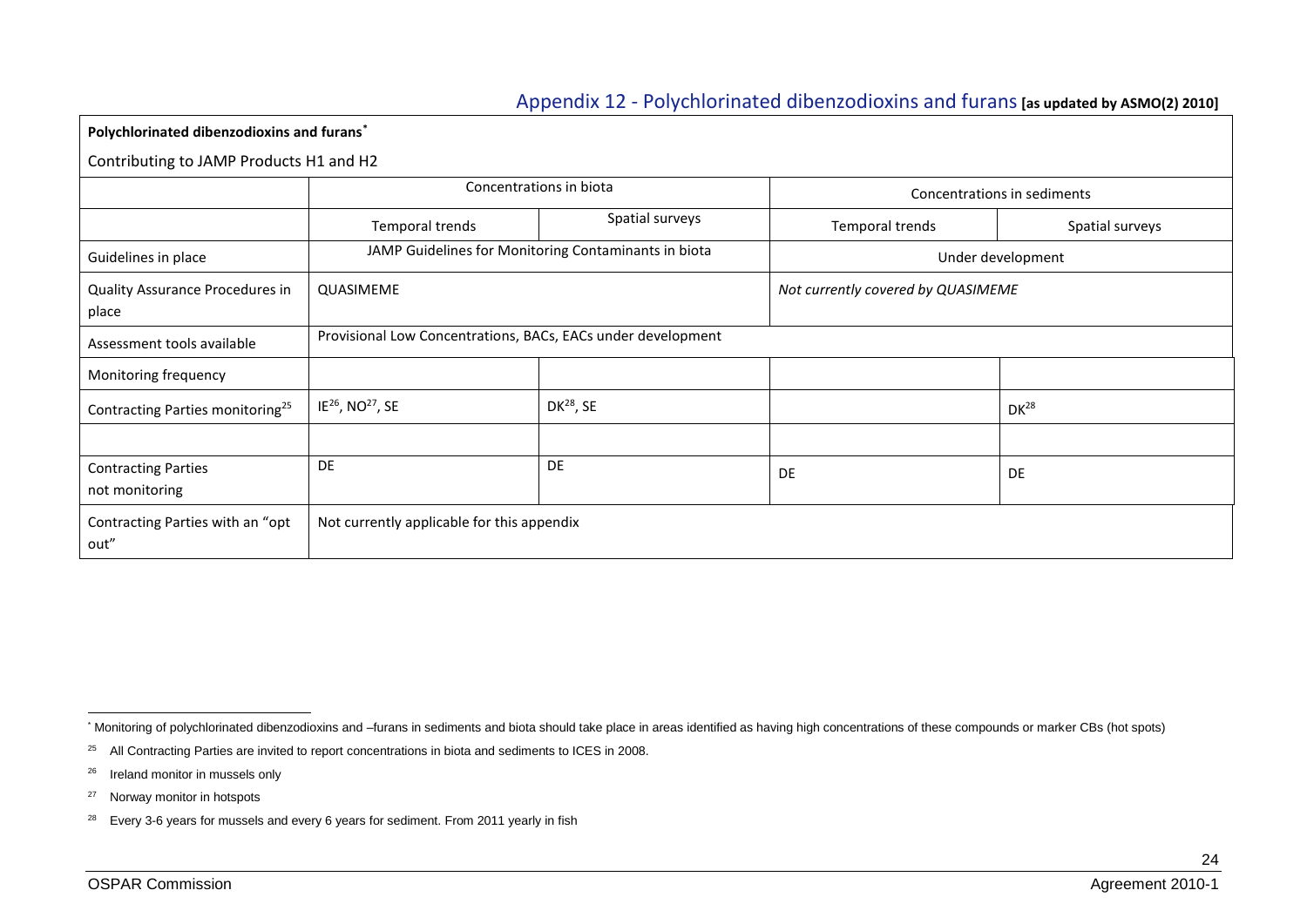| PAH- and Metal-Specific Biological Effects |                                                                                  |                                                                                   |  |  |
|--------------------------------------------|----------------------------------------------------------------------------------|-----------------------------------------------------------------------------------|--|--|
| Contributing to JAMP Products H1 and H2    |                                                                                  |                                                                                   |  |  |
|                                            | PAH-Specific                                                                     | Metal-Specific                                                                    |  |  |
| Guidelines in place                        |                                                                                  | JAMP guidelines for contaminant specific biological effects monitoring            |  |  |
|                                            | (Technical Annex 2: PAH-specific biological effects<br>monitoring) <sup>29</sup> | (Technical Annex 1: Metal-specific biological effects monitoring) <sup>3031</sup> |  |  |
| Quality Assurance Procedures in place      | Under development by BEQUALM                                                     |                                                                                   |  |  |
| Assessment tools available                 | Under development                                                                |                                                                                   |  |  |
| Monitoring frequency                       |                                                                                  |                                                                                   |  |  |
| <b>Contracting Parties monitoring</b>      | BE, DE, DK <sup>32</sup> , NL, NO, UK                                            | NO, UK                                                                            |  |  |

<sup>32</sup> Denmark monitoring in eelpout since 2010.

<span id="page-24-0"></span>-

<sup>&</sup>lt;sup>29</sup> This Technical Annex is temporarily superseded by the relevant information agreed in conjunction with the 3-yr trial adoption and application (March 2012-March 2015) of the JAMP Integrated Guidelines on the Integrated Monitoring and Assessment of contaminants and biological effects, including OSPAR Publication 589 Chapters 3 (Background Document: Cytochrome P4501A activity (EROD)); 4 (Background Document: DNA adducts); 12 (Background Document: PAH metabolites in bile); relevant parts of chapter 5 (Background Document: Externally visible fish diseases, macroscopic liver neoplasms, and liver histopathology).

<sup>&</sup>lt;sup>30</sup> The technique oxidative stress covered by Technical Annex 1 on Metal-specific biological effects is considered to be more appropriate as a research tool.

<sup>&</sup>lt;sup>31</sup> This Technical Annex, with the exception on the part related to ALA-D, is temporarily superseded by the relevant information agreed in conjunction with the 3-yr trial adoption and application (March 2012-March 2015) of the JAMP Integrated Guidelines on the Integrated Monitoring and Assessment of contaminants and biological effects, including OSPAR Publication 589 Chapter 10: Background Document: Metallothionein (MT) in blue mussels (Mytilus edulis, Mytilus galloprovincialis) and the Technical Annex on recommended packages of chemical and biological methods for monitoring on a determinant basis.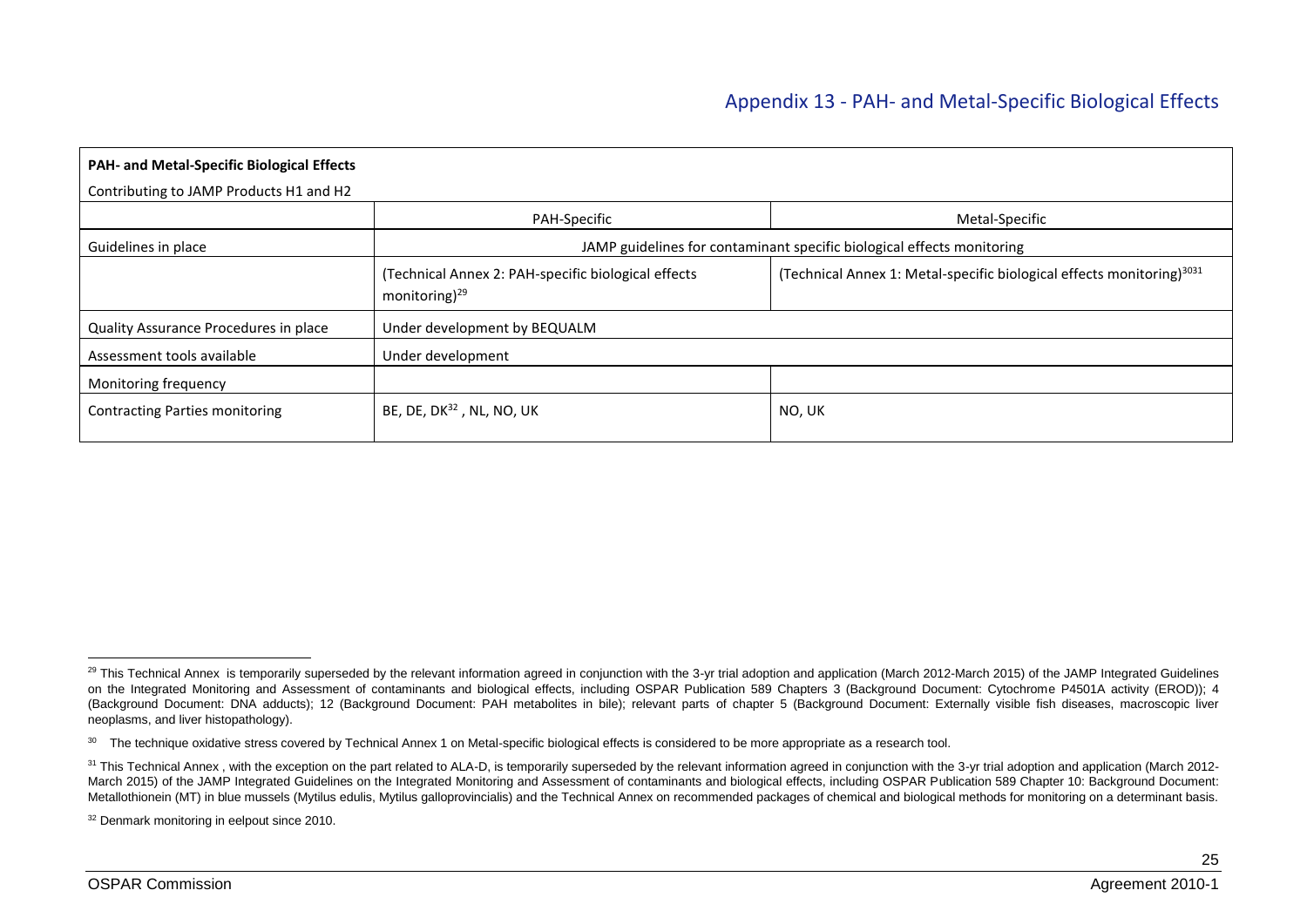## Appendix 14 – General Biological Effects

| <b>General Biological Effects</b>        |                                   |                                                                         |                                             |  |
|------------------------------------------|-----------------------------------|-------------------------------------------------------------------------|---------------------------------------------|--|
| Contributing to JAMP Products:           | H <sub>1</sub> and H <sub>2</sub> |                                                                         |                                             |  |
|                                          | Whole Sediment Bioassays          | Sediment Pore-Water and Elutriate Bioassays                             | <b>Water Bioassays</b>                      |  |
| Guidelines in place                      |                                   | JAMP Guidelines for General Biological Effects Monitoring <sup>33</sup> |                                             |  |
|                                          | <b>Technical Annex 1</b>          | Technical Annex 2/3                                                     | <b>Technical Annex 4</b>                    |  |
| Quality Assurance Procedures in<br>place | Under development by BEQUALM      | Under development of BEQUALM                                            | BEQUALM - [QA available for most bioassays] |  |
| Assessment tools available               | Under development                 |                                                                         |                                             |  |
| <b>Monitoring Frequency</b>              |                                   |                                                                         |                                             |  |
| <b>Contracting Parties Monitoring</b>    | UK                                |                                                                         | UK                                          |  |
|                                          |                                   |                                                                         |                                             |  |

<span id="page-25-0"></span>-

<sup>&</sup>lt;sup>33</sup> The Technical Annexes 1-4 to these Guidelines are temporarily superseded by the relevant information agreed in conjunction with the 3-yr trial adoption and application (March 2012-March 2015) of the JAMP Integrated Guidelines on the Integrated Monitoring and Assessment of contaminants and biological effects, including OSPAR Publication 589 Chapters on bioassays (chapters 8, 14, 15, 16 and 17)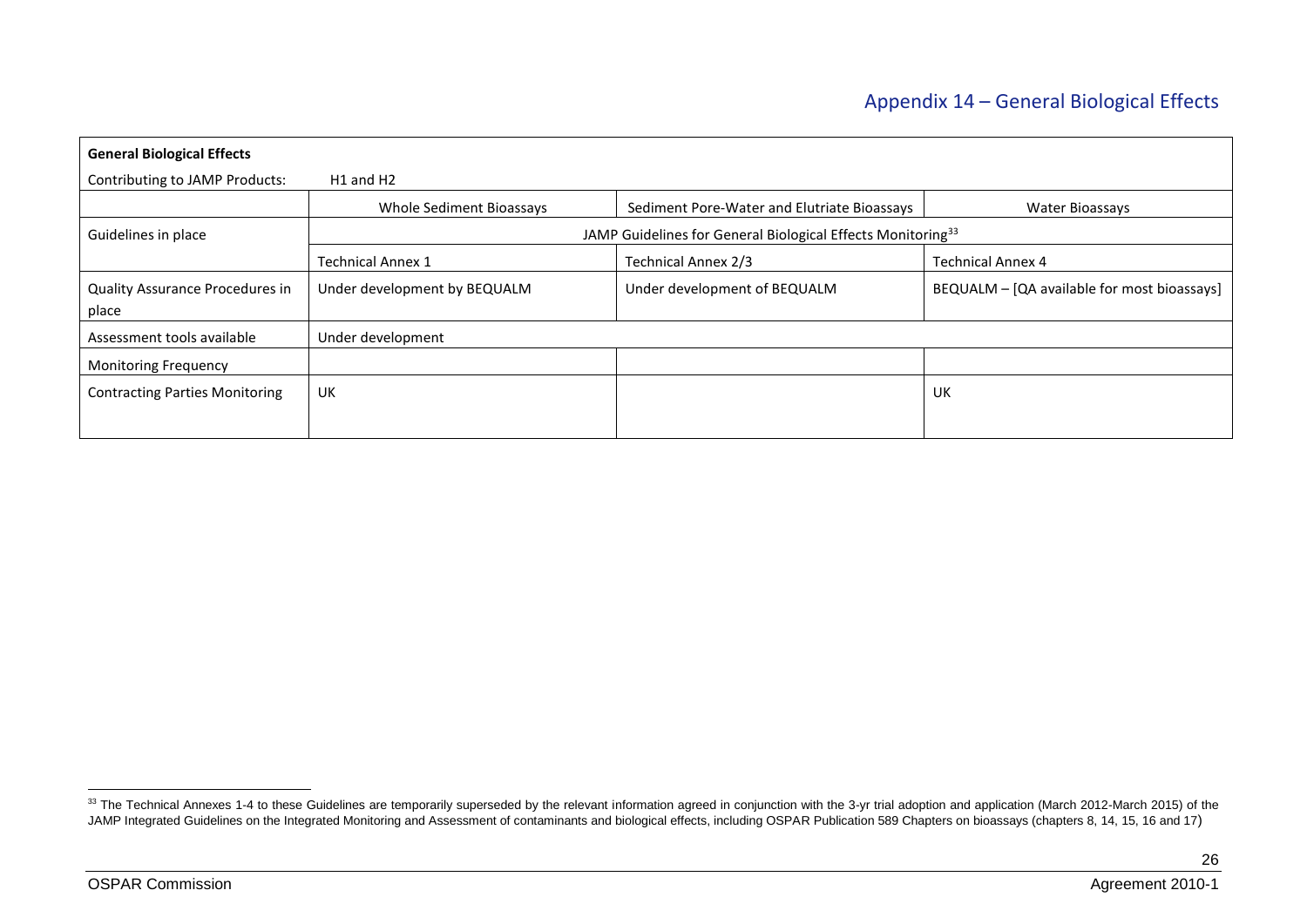#### **APPENDIX 14** (cont.)

| <b>General Biological Effects</b>      |                                                                         |                          |                                                         |                                                   |                                 |
|----------------------------------------|-------------------------------------------------------------------------|--------------------------|---------------------------------------------------------|---------------------------------------------------|---------------------------------|
| Contributing to JAMP Products:         | H <sub>1</sub> and H <sub>2</sub>                                       |                          |                                                         |                                                   |                                 |
|                                        | CYP1a                                                                   | Lysosomal Stability      | Liver Histopathology/<br>Macroscopic liver<br>neoplasms | <b>Externally Visible Fish</b><br><b>Diseases</b> | Reproductive Success in<br>Fish |
| Guidelines in place                    | JAMP Guidelines for General Biological Effects Monitoring <sup>34</sup> |                          |                                                         |                                                   |                                 |
|                                        | <b>Technical Annex 5</b>                                                | <b>Technical Annex 6</b> | <b>Technical Annexes 7/8</b>                            | <b>Technical Annex 9</b>                          | <b>Technical Annex 10</b>       |
| <b>Quality Assurance Procedures in</b> | Under development by                                                    | Under development by     | <b>BEQUALM</b>                                          | <b>BEQUALM</b>                                    | Under development by            |
| place                                  | <b>BEQUALM</b>                                                          | <b>BEQUALM</b>           |                                                         |                                                   | <b>BEQUALM</b>                  |
| Assessment tools available             | Under development                                                       |                          |                                                         |                                                   |                                 |
| <b>Monitoring Frequency</b>            |                                                                         |                          |                                                         |                                                   |                                 |
| <b>Contracting Parties Monitoring</b>  | DK $35$ , NO, SE, UK                                                    | DK, $UK^{36}$            | DE, NL, SE, UK                                          | DE, NL, SE, UK                                    | DK, SE                          |

<sup>34</sup> The Technical Annexes 5 and 7-10 to these Guidelines are temporarily superseded by the relevant information agreed in conjunction with the 3-yr trial adoption and application (March 2012-March 2015) of the JAMP Integrated Guidelines on the Integrated Monitoring and Assessment of contaminants and biological effects, including OSPAR Publication 589 Chapters 3 (Background Document: Cytochrome P4501A activity (EROD)); Chapter 9: (Background Document: Lysosomal stability as a global health status indicator in biomonitoring, relevant parts of chapter 5 (Background Document: Externally visible fish diseases, macroscopic liver neoplasms, and liver histopathology); Chapter 6:(Background Document: Histopathology of mussels (Mytilus spp.) for health assessment in biological effects monitoring); 13 (Background Document: Reproductive success in eelpout (Zoarces viviparus)).

Technical Annex 6 is being replaced by the new Technical Annex on Lysosomal stability to be adopted by HASEC 2013.

<sup>&</sup>lt;sup>35</sup> Denmark monitoring in eelpout since 2010.

<sup>36</sup> UK started monitoring biological effects as of 2010.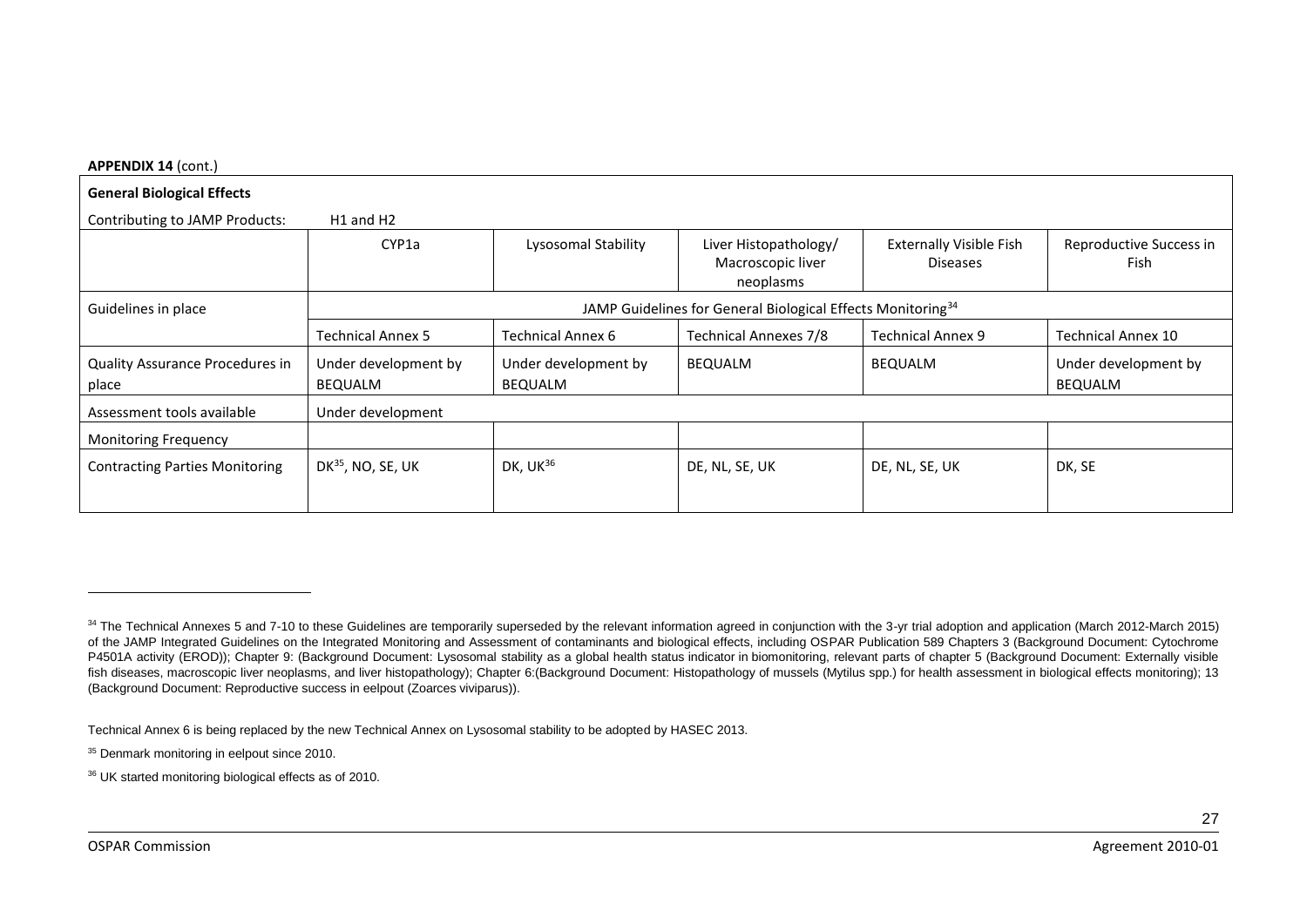[as adopted at ASMO(2) 2010]

| <b>Beach litter</b>                          |                                                                                                                                                                                                                                                                                                     |                                                      |                                                                                                                                      |  |  |
|----------------------------------------------|-----------------------------------------------------------------------------------------------------------------------------------------------------------------------------------------------------------------------------------------------------------------------------------------------------|------------------------------------------------------|--------------------------------------------------------------------------------------------------------------------------------------|--|--|
| Contributing to JAMP Product BA-5, BA-6      |                                                                                                                                                                                                                                                                                                     |                                                      |                                                                                                                                      |  |  |
|                                              |                                                                                                                                                                                                                                                                                                     | Number of items per unit length of beach (100; 1 km) |                                                                                                                                      |  |  |
|                                              | Temporal trends                                                                                                                                                                                                                                                                                     | Spatial surveys                                      |                                                                                                                                      |  |  |
| Guidelines in place                          |                                                                                                                                                                                                                                                                                                     | Approved by BDC 2009; to be published in 2010        |                                                                                                                                      |  |  |
| Quality Assurance Procedures in<br>place     |                                                                                                                                                                                                                                                                                                     |                                                      | a) Guidelines in place; b) beach litter data are entered/checked in regional DBase by national coordinators, to be further developed |  |  |
| Assessment tools available                   | Existing assessments: "OSPAR Pilot project on monitoring beach litter" (2007); "Marine litter in the NE Atlantic Region" (2009; OSPAR/KIMO;<br>JAMP Assessment for QSR 2010); Synthesis report 2001-2009 to be submitted to BDC 2010; advanced statistical analysis technique under<br>development; |                                                      |                                                                                                                                      |  |  |
| Monitoring frequency                         | 4 x per year on reference<br>beaches                                                                                                                                                                                                                                                                |                                                      |                                                                                                                                      |  |  |
| Contracting Parties <sup>37</sup> monitoring | NL, BE, FR, GER, IRE, SP, UK, SW                                                                                                                                                                                                                                                                    |                                                      |                                                                                                                                      |  |  |
|                                              |                                                                                                                                                                                                                                                                                                     |                                                      |                                                                                                                                      |  |  |
| <b>Contracting Parties</b><br>not monitoring | DK, POR <sup>38</sup> , NO/ICE <sup>39</sup> ,                                                                                                                                                                                                                                                      |                                                      |                                                                                                                                      |  |  |
| Contracting Parties with an "opt<br>out"     |                                                                                                                                                                                                                                                                                                     |                                                      | Not currently applicable for this appendix                                                                                           |  |  |

<span id="page-27-0"></span>-

<sup>&</sup>lt;sup>37</sup> Switzerland, Luxemburg, Finland not taken into account

<sup>38</sup> Portugal monitored since 2002; no monitoring since 2007

<sup>39</sup> Norway and Iceland expressed interest to start monitoring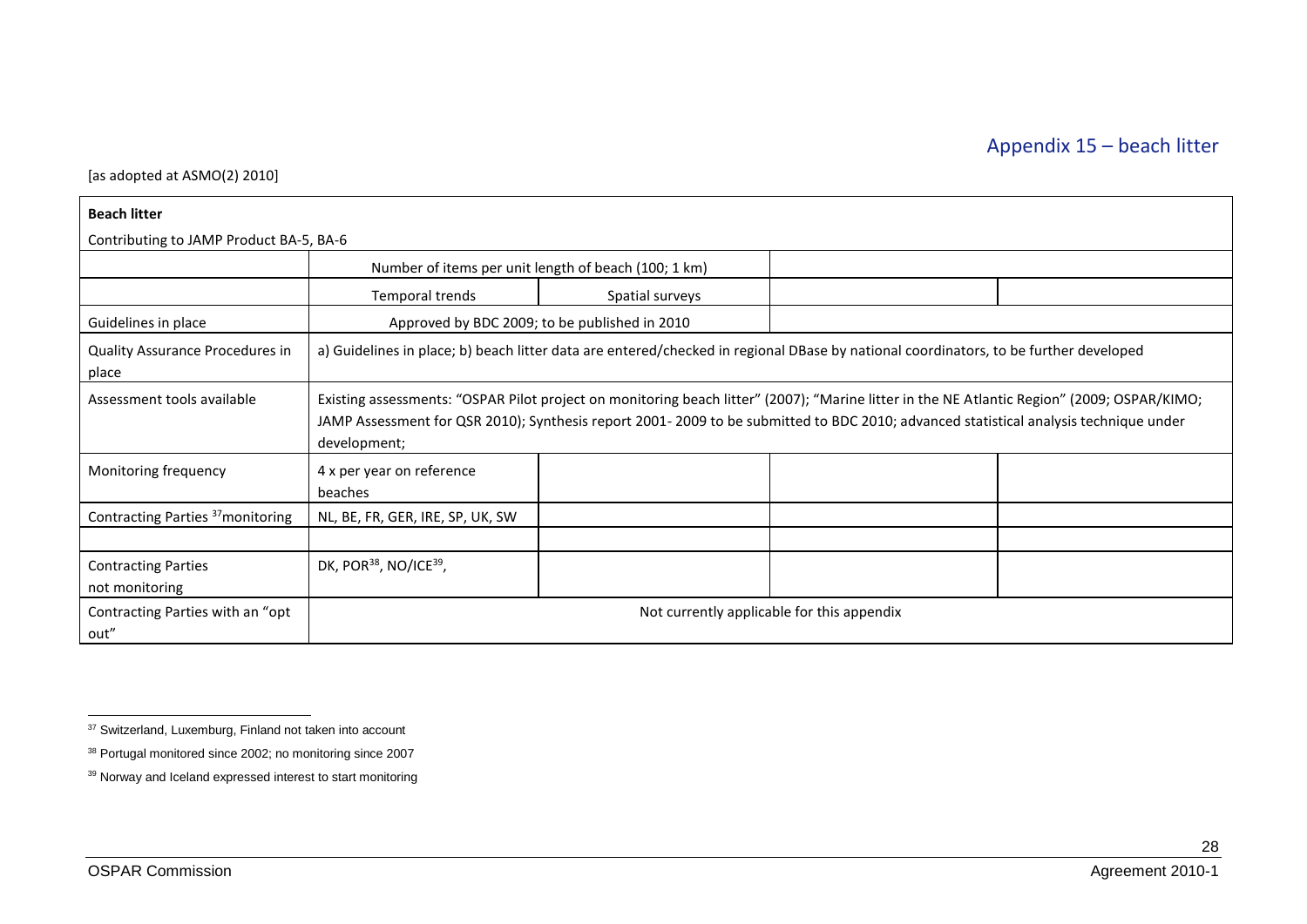| [as agreed by HASEC 2014]                       |                                                                                                                                                                                                                                                                                                                                                                |                                                                                                |                                   |                  |  |
|-------------------------------------------------|----------------------------------------------------------------------------------------------------------------------------------------------------------------------------------------------------------------------------------------------------------------------------------------------------------------------------------------------------------------|------------------------------------------------------------------------------------------------|-----------------------------------|------------------|--|
| Ocean acidification <sup>40</sup>               |                                                                                                                                                                                                                                                                                                                                                                |                                                                                                |                                   |                  |  |
| Contributing to JAMP Product A-1 and A-7        |                                                                                                                                                                                                                                                                                                                                                                |                                                                                                |                                   |                  |  |
|                                                 | pH                                                                                                                                                                                                                                                                                                                                                             | <b>Total alkalinity</b>                                                                        | <b>Dissolved inorganic carbon</b> | pCO <sub>2</sub> |  |
| Guidelines in place                             | JAMP guidelines for monitoring chemical aspects of ocean acidification adopted by HASEC 2014 (based on work finalised by ICES MCWG<br>in 2012 $41$ and the SGOA]                                                                                                                                                                                               |                                                                                                |                                   |                  |  |
| <b>Quality Assurance</b><br>Procedures in place | Not currently developed. CRMs are available for TA, DIC. CRMs exist for pH but it is not currently clear if sufficient to support routine<br>monitoring. No CRMs exist for pCO <sub>2</sub> but calibration gas mixtures are available. Not clear how well CRMs from Scripps Institute would be<br>able to support a full monitoring programme <sup>42</sup> . |                                                                                                |                                   |                  |  |
| Assessment tools<br>available                   |                                                                                                                                                                                                                                                                                                                                                                | The role/purpose of assessment criteria for ocean acidification is currently being considered. |                                   |                  |  |

<span id="page-28-0"></span><sup>&</sup>lt;sup>40</sup> ICELAND Under the heading: Dissolved inorganic carbon: Iceland quarterly (deep water). pCO2: Iceland quarterly (deep water); continously during RV cruises. Iceland mentions that those measurements have been on-going for quite many years.

<sup>41</sup> SGOA is further working to produce a broader framework for OA monitoring but it is a different more conceptual approach. The guidelines are the manual for chemistry monitoring.

<sup>42</sup> A workshop has been proposed by MCWG and SGOA to address quality assurance and methodological issues for OA measurements. This includes use of reference materials.